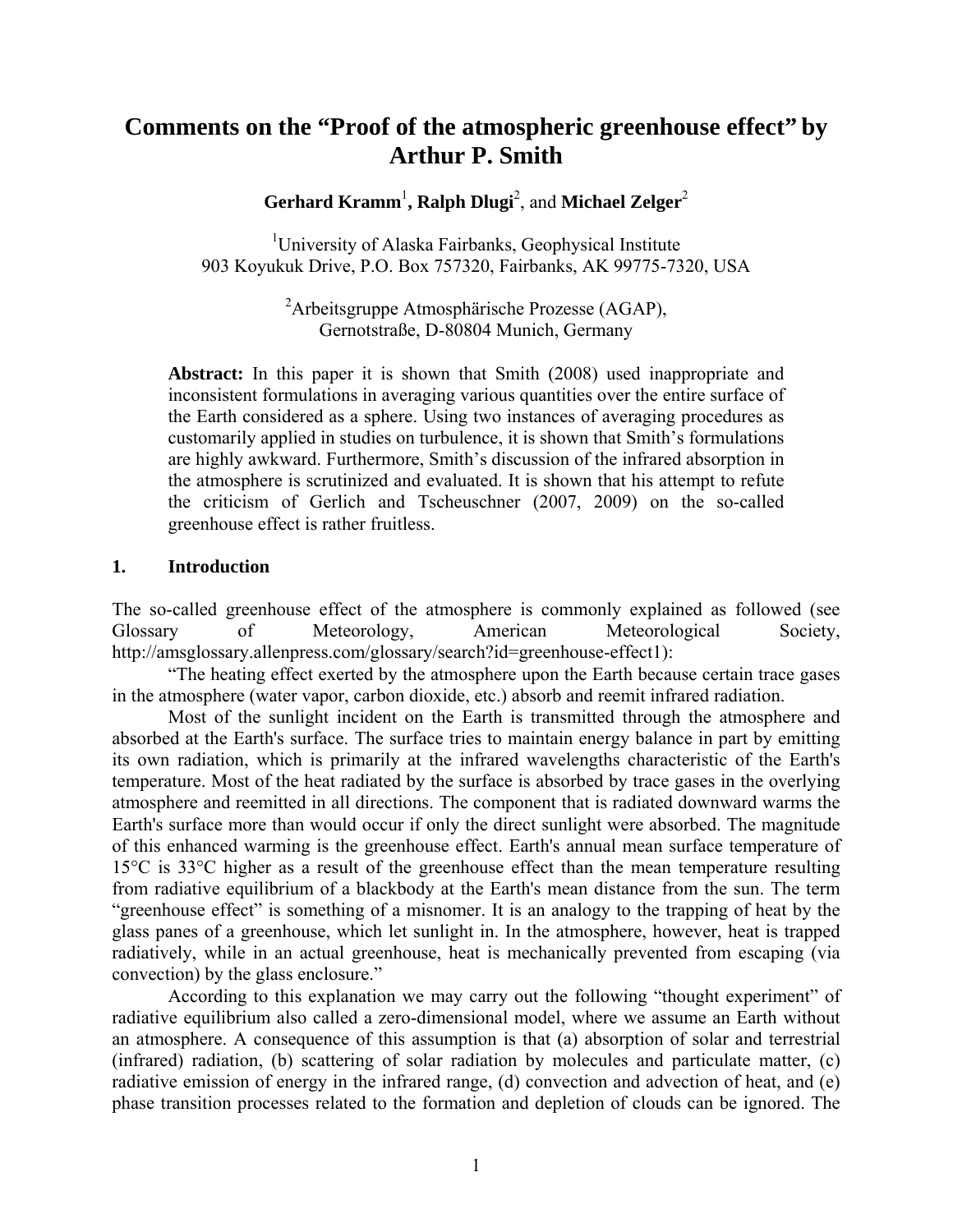incoming flux of solar radiation,  $F_{s\downarrow}$ , that is absorbed at the Earth's surface is given by (see Figure 1 and section 4)



**Figure 1:** Sketch of the planetary radiative equilibrium (adopted from Petty, 2004).

$$
F_{s\downarrow} = \pi r_E^2 S (1 - \alpha_E) \quad . \tag{1.1}
$$

Here, S is the solar constant, i.e., the solar irradiance at the top of the atmosphere calculated for a mean distance (1 Astronomic Unit = AU) between the sun and the Earth of  $d_0 \approx 1.496 \cdot 10^8$  km (e.g., Iqbal, 1983; Vardavas and Taylor, 2007). Traditionally, a value for the solar constant close to  $S \cong 1367$  W m<sup>-2</sup> is recommended (e.g., Liou, 2002; Petty, 2004, Bohren and Clothiaux, 2006), but, as illustrated in Figure 2, the value obtained from recent satellite observations using TIM (Total Irradiance Monitoring; launched in 2003) is close to  $S \approx 1361 \,\mathrm{W/m}^{-2}$ . The basis for this modified value is a more reliable, improved absolute calibration. Furthermore,  $r_E \approx 6.371 \text{ km}$  is the mean radius of the Earth considered as a sphere, and  $\alpha_E \approx 0.30$  is the planetary albedo of the Earth. This value is based on satellite observations of the real Earth enveloped by its atmosphere. The planetary albedo of the Earth of our thought experiment might be different.

If we assume that the temperature,  $T_e$ , of the Earth's surface is uniform, i.e., it is assumed that it depends neither on the longitude nor on the latitude, the total flux of infrared radiation emitted by the Earth's surface,  $F_{IR\uparrow}$ , as a function of this temperature and the planetary emissivity,  $\varepsilon_{\rm E}$ , will be given by (Figure 1 and section 4)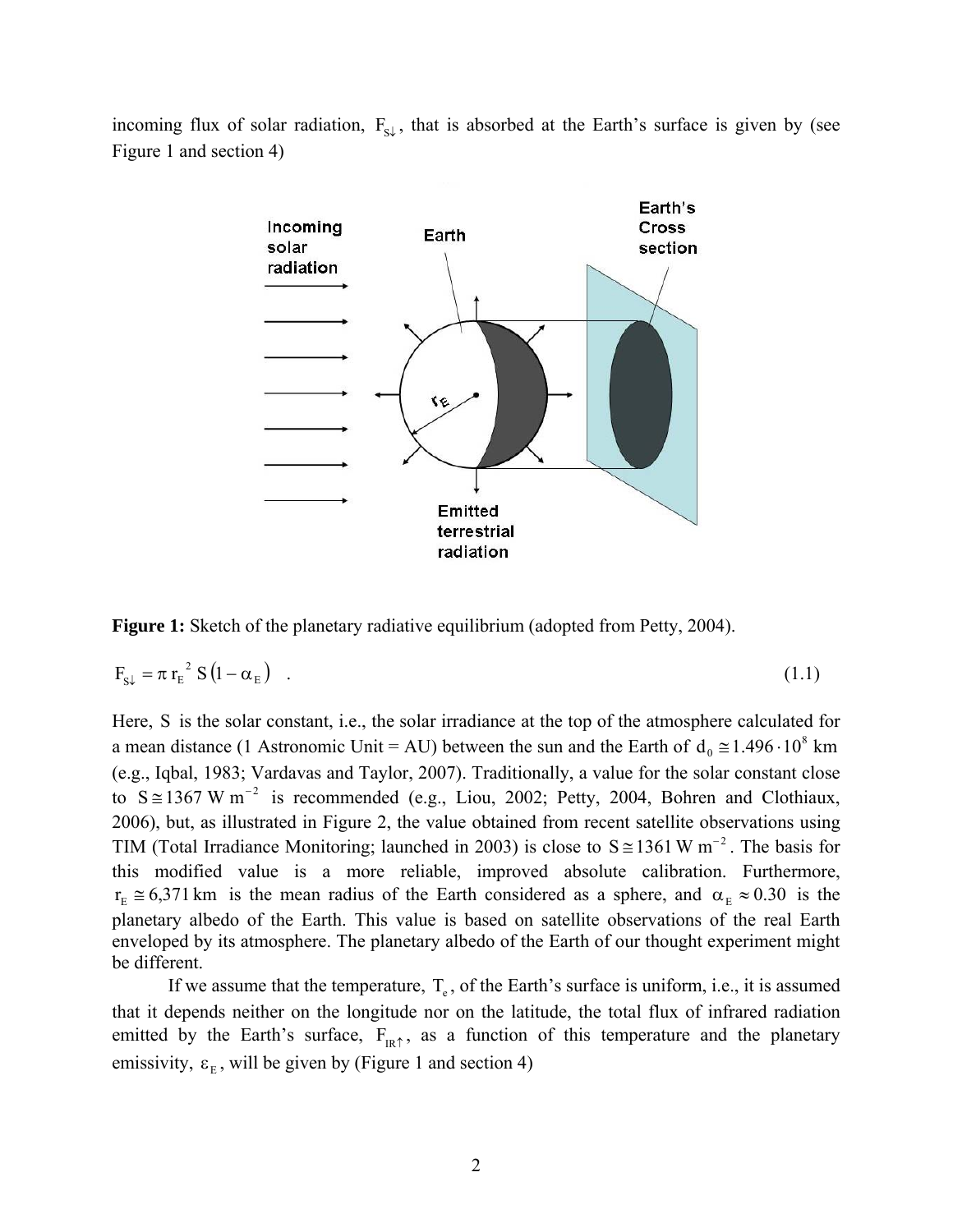

**Figure 2:** Satellite observations of total solar irradiance. It comprises of the observations of seven independent experiments: (a) Nimbus7/Earth Radiation Budget experiment (1978 - 1993), (b) Solar Maximum Mission/Active Cavity Radiometer Irradiance Monitor 1 (1980 - 1989), (c) Earth Radiation Budget Satellite/Earth Radiation Budget Experiment (1984 - 1999), (d) Upper Atmosphere Research Satellite/Active cavity Radiometer Irradiance Monitor 2 (1991 - 2001), (e) Solar and Heliospheric Observer/Variability of solar Irradiance and Gravity Oscillations (launched in 1996), (f) ACRIM Satellite/Active cavity Radiometer Irradiance Monitor 3 (launched in 2000), and (g) Solar Radiation and Climate Experiment/Total Irradiance Monitor (launched in 2003). The figure is based on Dr. Richard C. Willson's earth\_obs\_fig1, updated on November 22, 2008 (see http://www.acrim.com/).

$$
F_{IR\uparrow} = 4 \pi r_E^2 \varepsilon_E \sigma T_e^4 \quad . \tag{1.2}
$$

This equation is based on the power law of Stefan (1879) and Boltzmann (1884), where  $\sigma \approx 5.67 \cdot 10^{-8}$  W m<sup>-2</sup> K<sup>-4</sup> is Stefan's constant. If we assume that there is a so-called planetary radiative equilibrium, i.e.,  $F_{s\downarrow} = F_{IR\uparrow}$  (see Appendix), we will obtain (e.g., Hansen et al., 1984; Hartmann, 1994; Liou, 2002; Petty, 2004; Vardavas and Taylor, 2007)

$$
S(1 - \alpha_E) = 4 \varepsilon_E \sigma T_e^4 \quad . \tag{1.3}
$$

This equation characterizes the energy balance of this simplified system. Thus, the temperature  $T<sub>e</sub>$  can be expressed by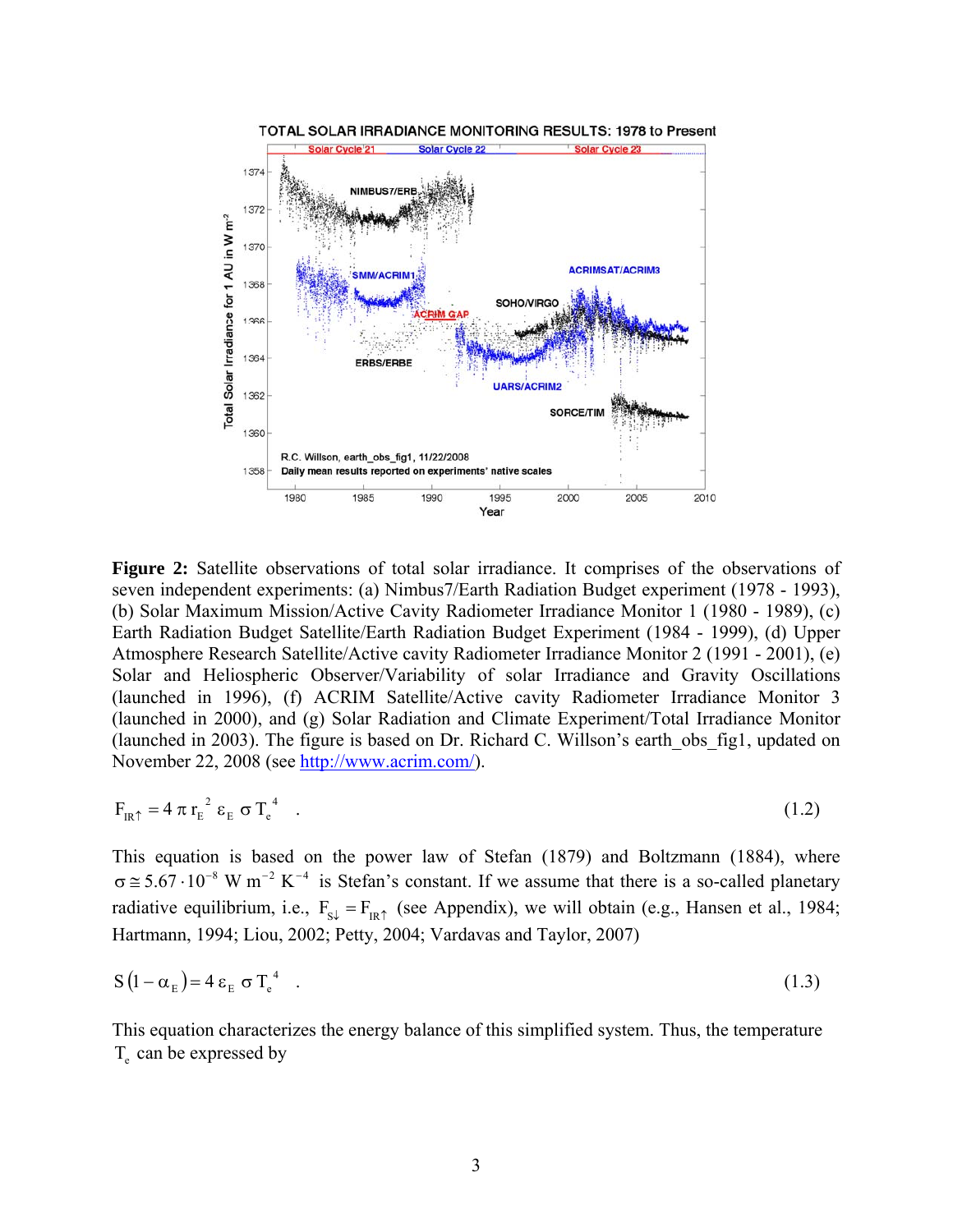$$
T_e = \left(\frac{\left(1 - \alpha_E\right)S}{4\epsilon_E \sigma}\right)^{\frac{1}{4}}\tag{1.4}
$$

Assuming that the Earth is a black body ( $\varepsilon_E = 1$ ), and using the values mentioned above yields then  $T_e \approx 255 \text{ K}$ . Since the global average of temperatures observed in the close vicinity of the Earth's surface corresponds to  $\langle T \rangle \approx 288 \text{ K}$ , the difference between the mean global temperature and the temperature of the planetary radiative equilibrium amounts to  $\Delta T = \langle T \rangle - T_e \approx 33 \text{ K}$ . Therefore, as stated in the Glossary Of Meteorology of the American Meteorological Society, the so-called greenhouse effect of the atmosphere causes a temperature increase of about  $33 K$ , regardless of the fact that the atmosphere is an open thermodynamic system in which various processes listed before may take place, but not a simple "greenhouse" that causes the trapping of radiative heat. Gerlich and Tscheuschner (2007, 2009), therefore, fiercely attacked this kind of simplification. They stated that (a) there are no common physical laws between the warming phenomenon in glass houses and the fictitious atmospheric greenhouse effect, (b) there are no calculations to determine an average surface temperature of a planet, (c) the frequently mentioned difference of 33 K is a meaningless number calculated wrongly, (d) the formulae of cavity radiation are used inappropriately, (e) the assumption of a radiative balance is unphysical, (f) thermal conductivity and friction must not be set to zero, the atmospheric greenhouse conjecture is falsified.

In his paper entitled "Proof of the atmospheric greenhouse effect" Smith (2008) tried to refute the criticism of Gerlich and Tscheuschner on the so-called greenhouse effect. In doing so, he introduced effective quantities by averaging over the entire globe (see his Eqs. (7) to (9)). Obviously, there is a violation of basic rules of calculus. This fact is explained in section 2. In section 3 two examples of averaging principles used in studies on time dependent processes like turbulence are presented. Based on these examples it is shown the Smith's planetary averages are affected by some inconsistent formulations. In addition, in section 4 it is shown that Smith's use of, at least, three different planetary averages are not necessary to derive the respective equations of the planetary radiation balance for an Earth without an atmosphere. In section 5 Smith's discussion of the infrared absorption in the atmosphere is scrutinized using the two-layer model with the common assumption of radiative equilibrium.

### **2. The planetary-averaging procedure**

If we considers the true shape of the Earth (the radius of the equator, 6,378 km, is larger than the radius to the poles, 6,356 km, owing to centrifugal forces), the average over the entire Earth's surface is given by (e.g., Riley et al., 1998, pp.142-143)

$$
\langle \Psi \rangle = \frac{\int_{\Omega} \Psi(r, \theta, \phi) r^2(\theta, \phi) d\Omega}{\int_{\Omega} r^2(\theta, \phi) d\Omega} \quad .
$$
 (2.1)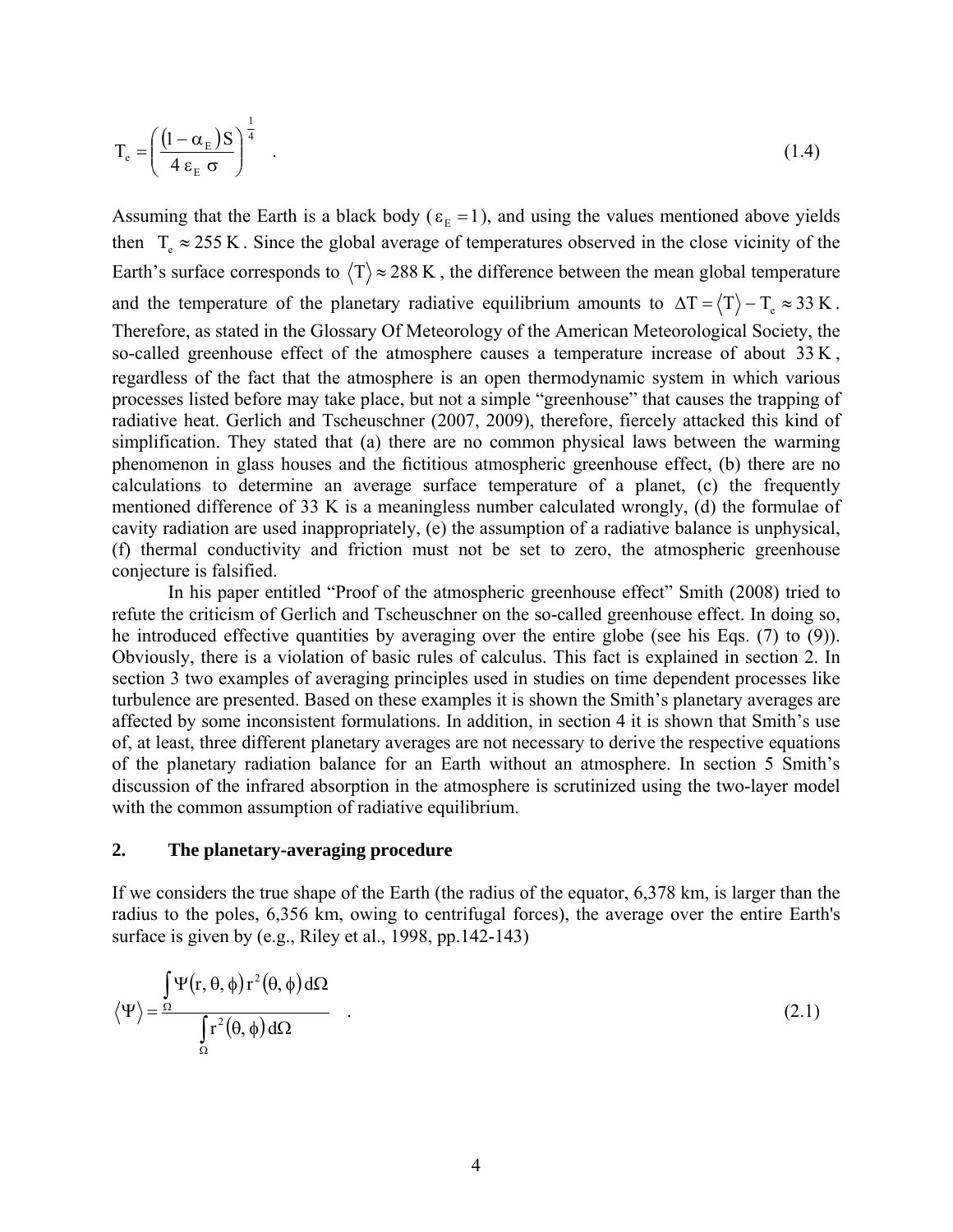

Figure 3: Mathematical representation of the solid angle (adopted from Kasten and Raschke, 1974). Here,  $d\Omega = \sin \theta d\theta d\phi$  is the differential solid angle, where θ and φ are the zenith and azimuthal angles, respectively.

Here,  $\Psi$ (r, θ, φ) is an arbitrary variable, r(θ, φ) is the radius,  $\Omega$  is the solid angle and  $d\Omega = \sin \theta d\theta d\phi$  is the differential solid angle, where  $\theta$  and  $\phi$  are the zenith and azimuthal angles, respectively, of a spherical coordinate frame (see Figure 3). Since Smith only considered a sphere, i.e.,  $r(\theta, \phi) = r = \text{const.}$  and  $\Psi(r, \theta, \phi) = \Psi(\theta, \phi)$ , Eq. (2.1) results in

$$
\langle \Psi \rangle = \frac{1}{4 \pi} \int_{\Omega} \Psi(\theta, \phi) d\Omega \quad , \tag{2.2}
$$

where the solid angle of a sphere is given by  $\Omega = 4 \pi$ . Note that the radius of the sphere does not play any further role. For  $\Psi(\theta, \phi) = T^4(\theta, \phi)$ , we immediately obtain

$$
\left\langle T^4 \right\rangle = \frac{1}{4 \pi} \int_{\Omega} T^4(\theta, \phi) d\Omega \quad . \tag{2.3}
$$

For the purpose of comparison: Eq. (7) of Smith reads

$$
T_{\rm eff}(t)^4 = \frac{1}{4 \pi r^2} \int T(\mathbf{x}, t)^4 d\mathbf{x} \quad . \tag{2.4}
$$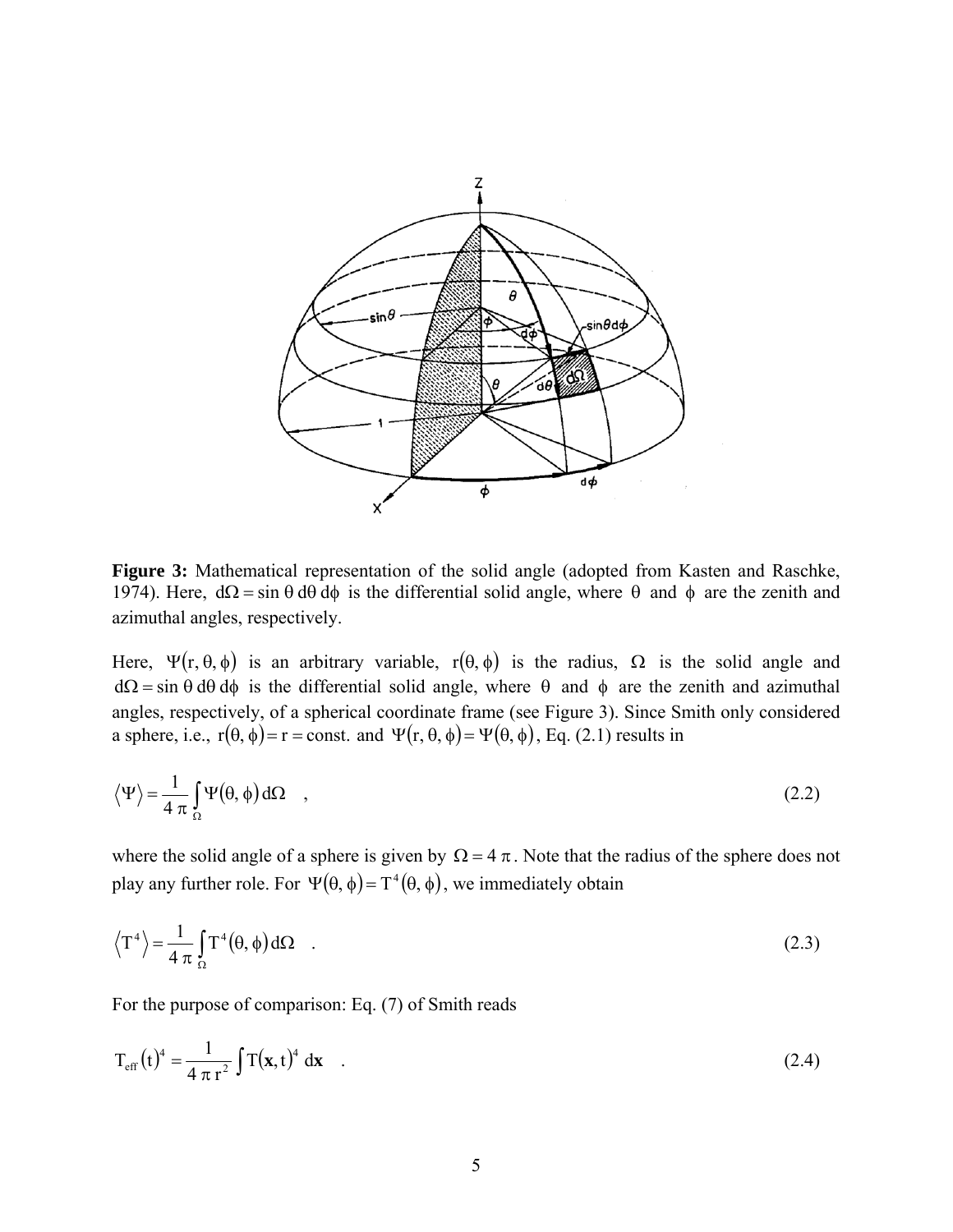He defined the local surface temperature by  $T(x, t)$  and the local emissivity by  $\varepsilon(x, t)$ , where t is time and **x** is the position vector. To still use the radius in this equation is awkward because, as stated before, the radius plays no role if a sphere is considered. According to Smith,  $T_{\text{eff}}(t)^4$  is defined as an average over the planetary surface. Note that even this notation is awkward because the quantity planetary-averaged is  $T(x,t)^4$ , i.e., it should write  $(T(t)^4)_{eff} \neq T_{eff}(t)^4$ . Since the position vector has the physical unit of a length, it is obvious that Smith's equations (3), (6) to (8), and (11) are flawed by dimensional inaccuracies. The left-hand side of Smith's Eq. (7) listed here as  $(2.4)$ , for instance, demands  $K<sup>4</sup>$ . Whereas the right-hand side of that equations offers  $K^4$  m<sup>-1</sup>

For the radiative emission of energy,  $\Psi(\theta, \phi) = E(\theta, \phi) = \varepsilon(\theta, \phi) \sigma T^4(\theta, \phi)$ , Eq. (2.2) provides

$$
\langle E \rangle = \frac{1}{4 \pi} \int_{\Omega} E(\theta, \phi) d\Omega
$$
 (2.5)

or

 $\overline{a}$ 

$$
\langle \varepsilon T^4 \rangle = \frac{1}{4 \pi} \int_{\Omega} \varepsilon(\theta, \phi) T^4(\theta, \phi) d\Omega = \frac{1}{4 \pi} \int_{\Omega} \varepsilon(\theta, \phi) T^4(\theta, \phi) \sin \theta d\theta d\phi
$$
 (2.6)

Note, that Eq. (2.5) or (2.6) are formulated for the product term in the Stefan – Boltzmann Law which cannot simply be separated from each other. Multiplying with  $\sigma$ , gives the energy flux densities for each part of the Earth's surface element. For such conserved quantities balance equations are valid and averaging procedures like Eq. (2.1) or (2.5) can be applied, because such quantities are additive. Temperature is an observed property, but has to be transformed into energy quantities before averaging. For the purpose of comparison: Equation (8) of Smith reads

$$
\varepsilon_{\rm eff}(t) = \frac{1}{4 \pi r^2 T_{\rm eff}(t)^4} \int \varepsilon(\mathbf{x}, t) T(\mathbf{x}, t)^4 d\mathbf{x}
$$
 (2.7)

Smith claimed that this equation should be considered as a definition of  $\varepsilon_{\text{eff}}(t)$ . If this is true, then this quantity cannot be considered as an average over the planetary surface as he stated in the sentence directly followed after his Eq.  $(6)^1$ .

If we set  $\Psi(\theta, \phi) = \varepsilon(\theta, \phi)$ , the true planetary average of the emissivity is given by

$$
\langle \varepsilon \rangle = \frac{1}{4 \pi} \int_{\Omega} \varepsilon(\theta, \phi) d\Omega \quad , \tag{2.8}
$$

<sup>&</sup>lt;sup>1</sup> Smith wrote: "Similar to the effective albedo, an effective emissivity and effective radiative temperature can be defined as averages over the planetary surface:"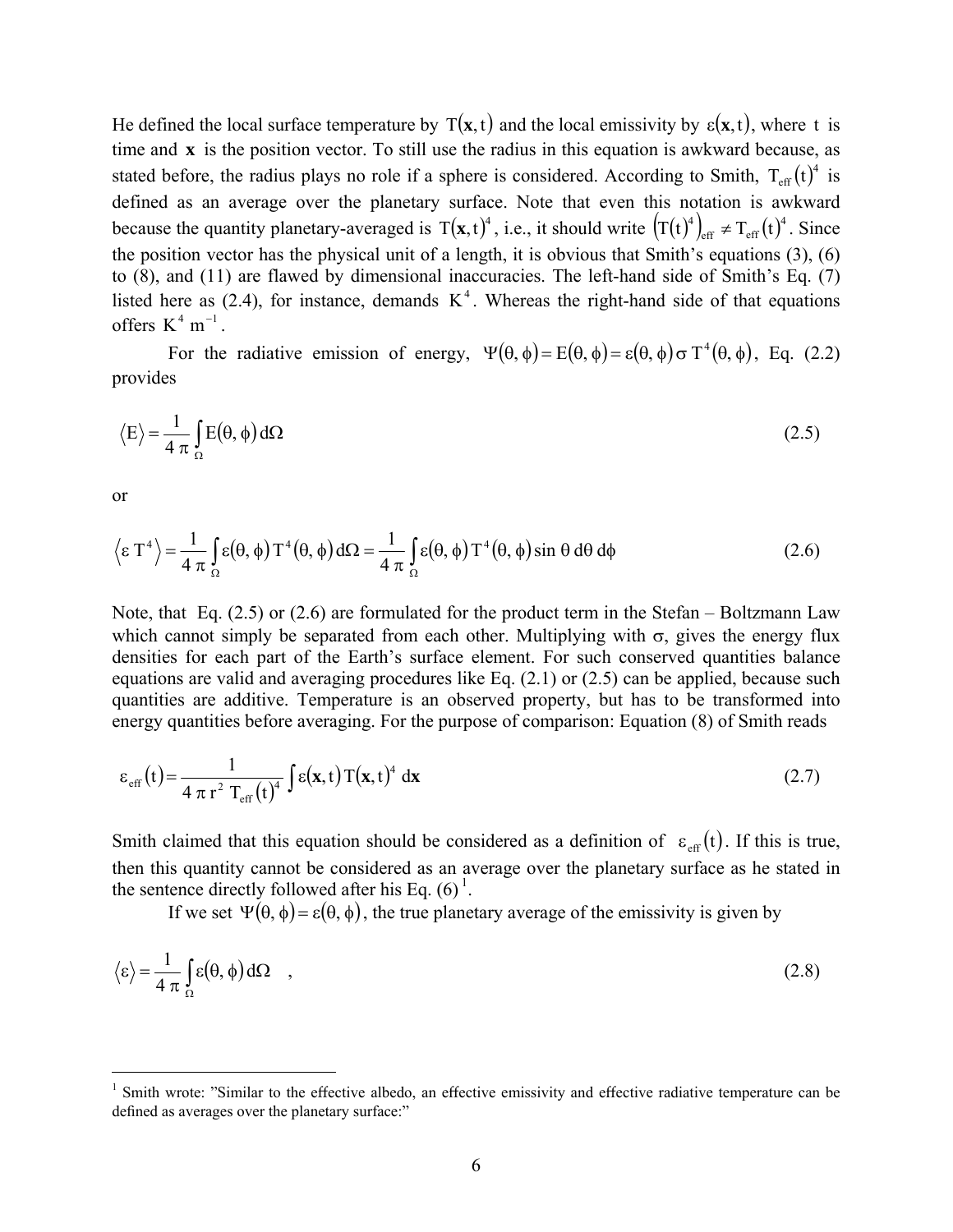or in Smith's notation,

$$
\varepsilon_{\rm eff}(t) = \frac{1}{4 \pi r^2} \int \varepsilon(\mathbf{x}, t) d\mathbf{x} \quad . \tag{2.9}
$$

This means that the planetary-averaged emissivity is **not** given by

$$
\langle \varepsilon \rangle = \frac{1}{4 \pi \langle T^4 \rangle} \int_{\Omega} \varepsilon(\theta, \phi) T^4(\theta, \phi) d\Omega
$$
 (2.10)

because it would mean that  $\langle \varepsilon T^4 \rangle = \langle \varepsilon \rangle \langle T^4 \rangle$ . The correct result is

$$
\langle \varepsilon T^4 \rangle = \frac{1}{4 \pi} \int_{\Omega} \varepsilon(\theta, \phi) T^4(\theta, \phi) d\Omega \neq \langle \varepsilon \rangle \langle T^4 \rangle = \frac{1}{4 \pi} \int_{\Omega} \varepsilon(\theta, \phi) d\Omega \frac{1}{4 \pi} \int_{\Omega} T^4(\theta, \phi) d\Omega
$$
 (2.11)

Dividing Eq. (2.6) by  $\langle T^4 \rangle$  provides

$$
\{\varepsilon\} = \frac{\left\langle \varepsilon T^4 \right\rangle}{\left\langle T^4 \right\rangle} = \frac{\frac{1}{4 \pi} \int_{\Omega} \varepsilon(\theta, \phi) T^4(\theta, \phi) d\Omega}{\frac{1}{4 \pi} \int_{\Omega} T^4(\theta, \phi) d\Omega} = \frac{\int_{\Omega} \varepsilon(\theta, \phi) T^4(\theta, \phi) d\Omega}{\int_{\Omega} T^4(\theta, \phi) d\Omega} \quad .
$$
\n(2.12)

Here,  $\{ \varepsilon \}$  may be considered as a weighted average, i.e., it is the exact definition of a weighted emissivity. For the purpose of comparison: Using Smith's notation yields

$$
\{\varepsilon(t)\} = \frac{\left(\varepsilon(t)\,T(t)^4\right)_{\text{eff}}}{T_{\text{eff}}(t)^4} = \frac{\frac{1}{4\,\pi\,r^2}\int \varepsilon(\mathbf{x},t)\,T(\mathbf{x},t)^4\,\mathrm{d}\mathbf{x}}{\frac{1}{4\,\pi\,r^2}\int T(\mathbf{x},t)^4\,\mathrm{d}\mathbf{x}} = \frac{\int \varepsilon(\mathbf{x},t)\,T(\mathbf{x},t)^4\,\mathrm{d}\mathbf{x}}{\int T(\mathbf{x},t)^4\,\mathrm{d}\mathbf{x}} \neq \frac{1}{4\,\pi\,r^2}\int \varepsilon(\mathbf{x},t)\,\mathrm{d}\mathbf{x}
$$
\n(2.13)

i.e,  $\{\varepsilon(t)\}\neq \varepsilon_{\text{eff}}(t)$ . This means that Smith's formulations are affected by improper definitions of effective and planetary-averaged quantities.

In his Eq. (11) Smith also defines the planetary average of the temperature by (using his notation)

$$
T_{ave}(t) = \frac{1}{4 \pi r^2} \int T(\mathbf{x}, t) d\mathbf{x}
$$
 (2.14)

Besides the fact that he still included the radius even though he considered a sphere, this definition is in agreement with that reflected by Eq. (2.2). However, using, at least, three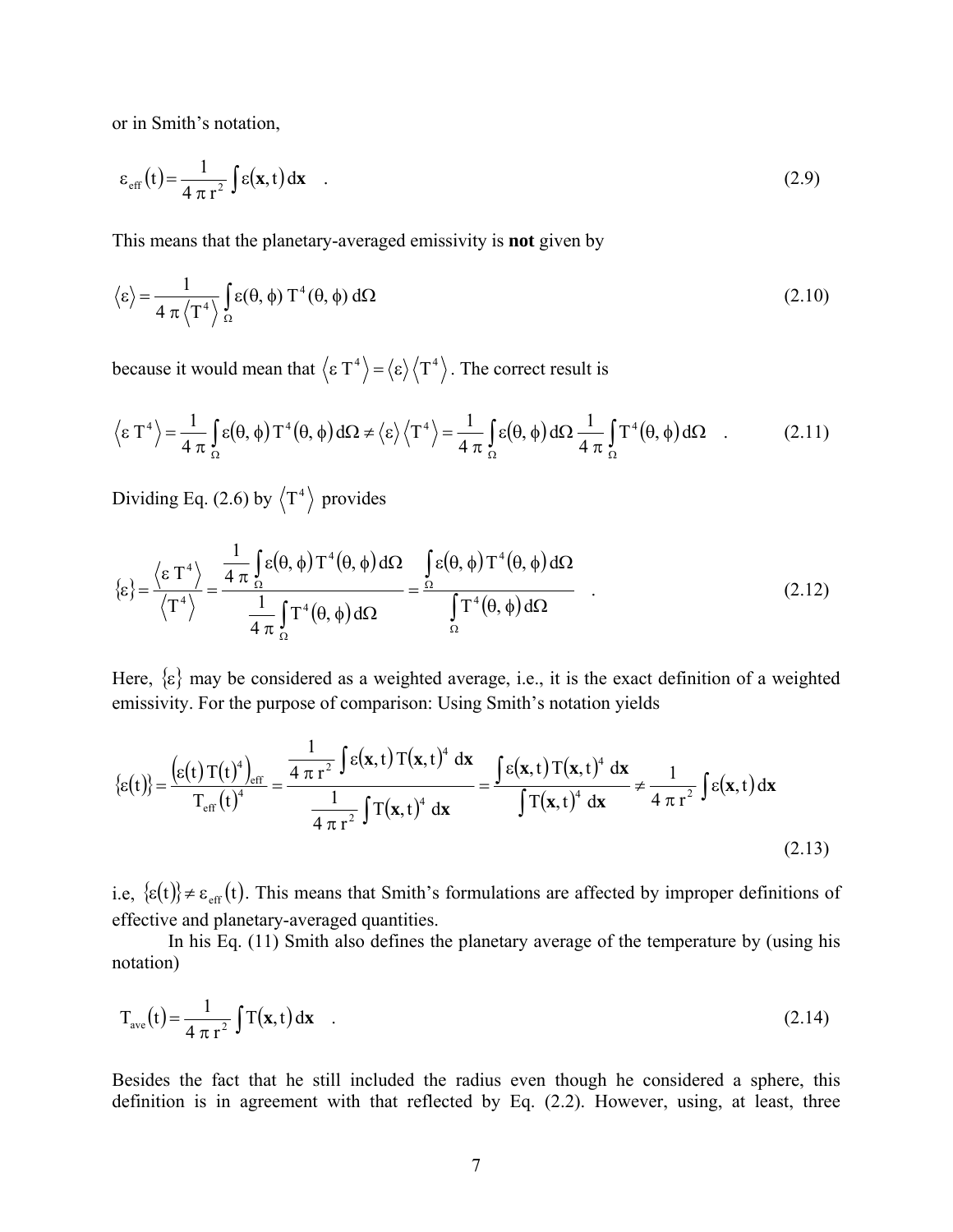different averages (see Eqs. (7) to (9) and (11) of Smith) makes no sense because the respective calculations can be performed using the definition given by Eq. (2.1), or in the case of a sphere, by Eq. (2.2).

# **3. Excursion: Averaging procedures applied in studies on turbulence**

The following two examples serve as guidance how averages and deviation from these values have to be treated consistently.

### **3.1 Time averages**

Many time dependent processes like turbulence are stochastic. A stochastic process is called ergodic when the ensemble averages may be computed as time averages (e.g., Liepmann, 1952). The time average of an arbitrary time-dependent quantity  $f(t)$  is given by

$$
\overline{f} = \lim_{T \to \infty} \frac{1}{T} \int_{t_0}^{t_0 + T} f(t) dt \quad , \tag{3.1}
$$

If we express f(t) by  $f(t) = \overline{f} + f'(t)$  the definition (3.1) yields

$$
\overline{f} = \lim_{T \to \infty} \frac{1}{T} \int_{t_0}^{t_0 + T} (\overline{f} + f'(t)) dt = \overline{f} + \lim_{T \to \infty} \frac{1}{T} \int_{t_0}^{t_0 + T} f'(t) dt
$$
 (3.2)

From this equation one can infer that

$$
\overline{f'} = \lim_{T \to \infty} \frac{1}{T} \int_{t_0}^{t_0 + T} (f'(t)) dt = 0 \quad .
$$
 (3.3)

According to these equations the time average of the product of two arbitrary time-dependent quantities  $f(t)$  and  $g(t)$  is given by

$$
\overline{f} \overline{g} = \lim_{T \to \infty} \frac{1}{T} \int_{t_0}^{t_0 + T} f(t) g(t) dt \quad . \tag{3.4}
$$

Expressing  $f(t) = \overline{f} + f'(t)$  and  $g(t) = \overline{g} + g'(t)$  leads to

$$
\overline{f} \overline{g} = \lim_{T \to \infty} \frac{1}{T} \int_{t_0}^{t_0 + T} (\overline{f} + f'(t)) (\overline{g} + g'(t)) dt
$$
\n(3.5)

or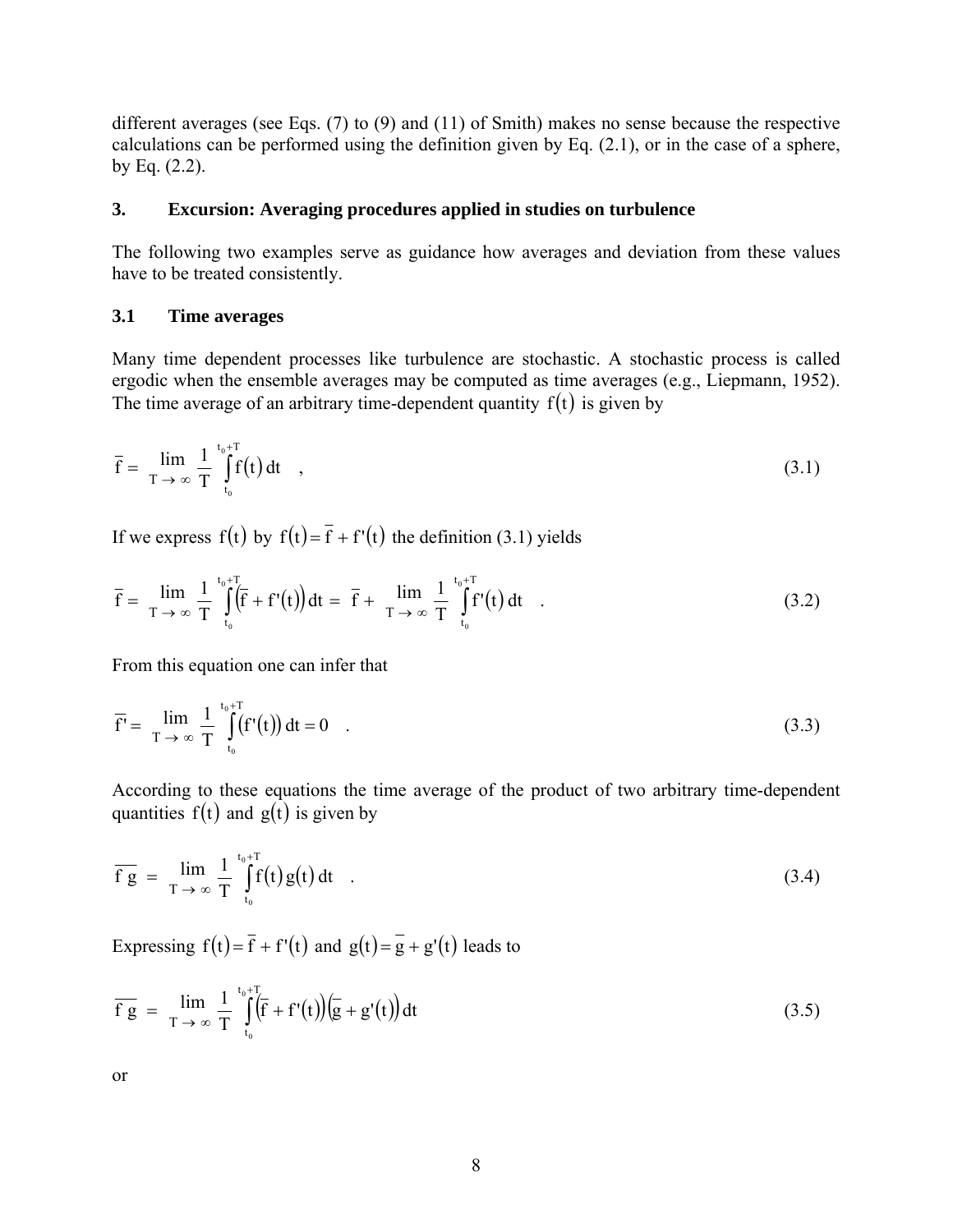$$
\overline{f} \overline{g} = \lim_{T \to \infty} \frac{1}{T} \int_{t_0}^{t_0+T} \overline{f} \overline{g} + \overline{g} f'(t) + \overline{f} g'(t) + f'(t) g'(t) dt
$$
\n(3.6)

or

$$
\overline{f\ g} \ = \ \overline{f\ g} \ + \ \lim_{T \to \infty} \frac{\overline{g}}{T} \int_{t_0}^{t_0+T} f'(t) \, dt \ + \ \lim_{T \to \infty} \frac{\overline{f}}{T} \int_{t_0}^{t_0+T} g'(t) \, dt \ + \ \lim_{T \to \infty} \frac{1}{T} \int_{t_0}^{t_0+T} (f'(t) g'(t)) \, dt \quad . \tag{3.7}
$$

According to Eq. (3.3) the second term and the third term on the right-hand side of this equation are equal to zero. Thus, we obtain

$$
\overline{f\ g} = \overline{f} \overline{g} + \lim_{T \to \infty} \frac{1}{T} \int_{t_0}^{t_0 + T} (f'(t)g'(t)) dt \tag{3.8}
$$

or

$$
\overline{fg} = \overline{f} \overline{g} + \overline{f'g'} \tag{3.9}
$$

with

$$
\overline{f'g'} = \lim_{T \to \infty} \frac{1}{T} \int_{t_0}^{t_0+T} (f'(t)g'(t)) dt
$$
\n(3.10)

If  $\overline{f'g'}$  could be expressed by  $\overline{f'g'} = \overline{f'}\overline{g'}$  or

$$
\lim_{T \to \infty} \frac{1}{T} \int_{t_0}^{t_0+T} (f'(t)g'(t)) dt = \lim_{T \to \infty} \frac{1}{T} \int_{t_0}^{t_0+T} f'(t) dt \lim_{T \to \infty} \frac{1}{T} \int_{t_0}^{t_0+T} g'(t) dt , \qquad (3.11)
$$

as suggested by Smith with his equation (8), we would have

$$
\overline{\mathbf{f}'\mathbf{g}'} = 0 \quad . \tag{3.12}
$$

Consequently, all variance or covariance terms that occur in the governing equations of turbulent systems would be equal to zero. This, of course, is not true.

# **3.2 Density-weighted averages**

It is well known that conventional Reynolds averaging similar to Eq. (3.1) leads to various shortcomings in the set of governing equations for turbulent compressible systems, even though this averaging technique can accurately be performed. If we ignore density fluctuation terms, as customarily done within the framework of the Boussinesq approximation (except in those terms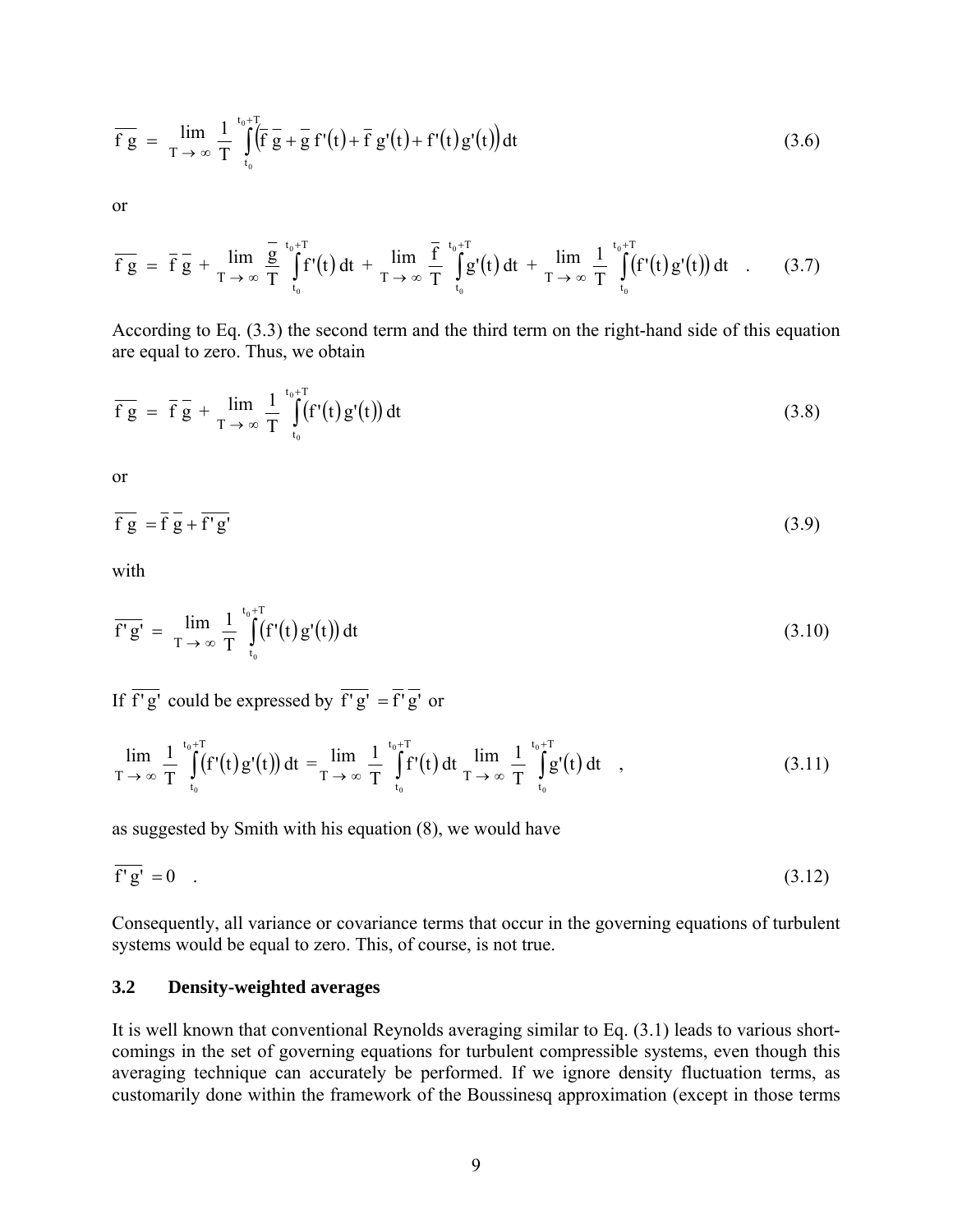expressing the effect of the gravity field on the density fluctuations), the possibility to describe physical processes as a whole will clearly be restricted, as already pointed out by Montgomery (1954) and Fortak (1969). As stated by Kramm and Meixner (2000), the key questions that still remain are (a) how to average the governing macroscopic equations in the case of turbulent atmospheric flows, and (b) what are the consequences of such an averaging, not only for atmospheric trace species, but also for total mass, momentum, and various energy forms.

As argued by Herbert (1975), Pichler (1984), Cox (1995), Kramm et al. (1995), Thomson (1995) and Venkatram (1998), the density-weighted averaging procedure suggested by Hesselberg (1926) is well appropriate to formulate the balance equation of momentum, internal energy (alternatively enthalpy), and gaseous and particulate matter. In the following we summarize some advantages of the application of a physically more appropriate other density weighted average. Hesselberg's averaging calculus is based on (e.g., van Mieghem, 1949, 1973; Herbert, 1975; Kramm and Meixner, 2000)

$$
\hat{\varphi} = \hat{\varphi}(\mathbf{r}) = \frac{\int_{G} \rho(\mathbf{r}, \mathbf{r}') \varphi(\mathbf{r}, \mathbf{r}') dG'}{\int_{G} \rho(\mathbf{r}, \mathbf{r}') dG'} = \frac{\overline{\rho \varphi}}{\overline{\rho}}, \qquad (3.13)
$$

where  $\rho$  is the air density, and  $\varphi(\mathbf{r})$  is a specific quantity like the wind vector,  $\mathbf{v}(\mathbf{r})$ , the specific internal energy,  $e(\mathbf{r})$ , the temperature,  $T(\mathbf{r})$ , the specific humidity,  $q(\mathbf{r})$ , etc. Note that the overbar  $\overline{(\cdot)}$  defines the conventional Reynolds mean; whereas the hat  $\overline{(\cdot)}$  denotes Hesselberg's density-weighted average, and a double prime (") marks the departure from that. Thus,  $\hat{\varphi}$  is the density-weighted average in space and time of  $\varphi(\mathbf{r})$ , and the fluctuation,  $\varphi''(\mathbf{r})$ , is the difference between the former and the latter. Furthermore, **r** is the four-dimensional vector of space and time in the original coordinate system, **r**' is that of the averaging domain G where its origin,  $\mathbf{r}' = 0$ , is assumed to be  $\mathbf{r}$ , and  $dG' = d^3 r' dt'$ . The averaging domain G is given by  $G = \int dG'$ .

Hence, the quantity  $\hat{\varphi}$  represents the mean values of  $\varphi(\mathbf{r})$  for the averaging domain G at the location **r**. It is obvious that  $\rho \varphi'' = 0$ . Arithmetic rules can be found, for instance, in van Mieghem (1949, 1973), Herbert (1975), Pichler (1984), and Kramm et al. (1995). Obviously, Eqs. (2.12) and (3.13) are quite similar. The advantage of Hesselberg's density-weighted average can be summarized as follows:

G

(a) The equation of continuity (van Mieghem, 1949, 1973; Herbert, 1975; Pichler, 1984; Cox, 1995; Kramm et al., 1995),

$$
\frac{\partial \overline{\rho}}{\partial t} + \nabla \cdot (\overline{\rho} \hat{\mathbf{v}}) = 0 \quad , \tag{3.14}
$$

keeps its form. Here,  $\nabla$  is the nabla operator.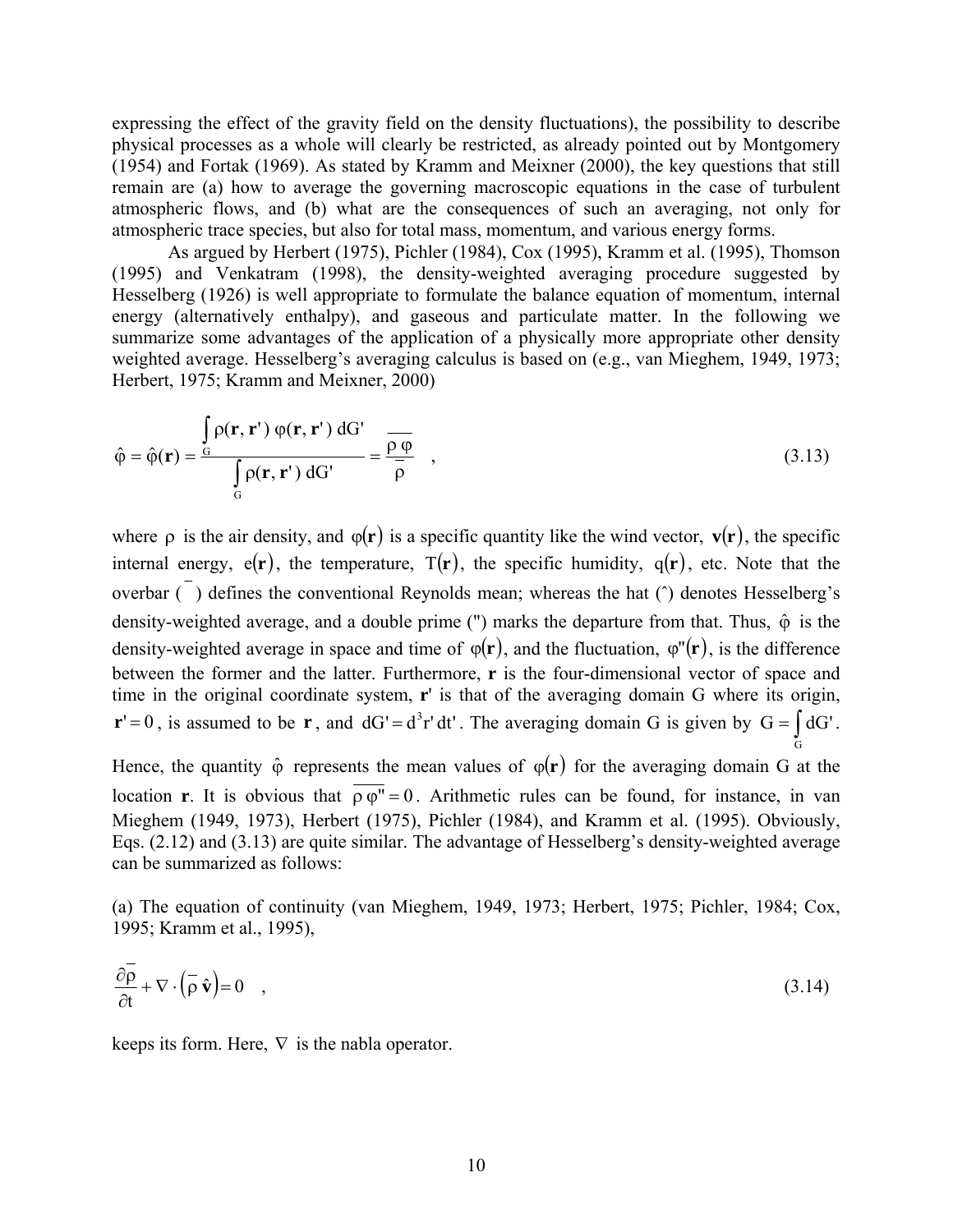(b) The mean value of kinetic energy can exactly be split into the kinetic energy of the mean motion and mean value of the kinetic energy of the eddying motion (van Mieghem, 1949, 1973; Pichler, 1984; Kramm et al., 1995), i.e.,

$$
\frac{1}{2}\overline{\rho}\,\overline{\mathbf{v}^2} = \frac{1}{2}\overline{\rho}\,\hat{\mathbf{v}}^2 + \frac{1}{2}\overline{\rho}\,\overline{\mathbf{v}^{"2}}\tag{3.15}
$$

(c) The substantial derivative with respect to time of any property,  $d/dt$ , can exactly be expressed by Euler's operator for the averaged turbulent flow of a compressible atmosphere called a Hesselberg fluid (Kramm and Meixner 2000),

$$
\frac{\mathrm{d}}{\mathrm{d}t} = \frac{\partial}{\partial t} + \hat{\mathbf{v}} \cdot \nabla \tag{3.16}
$$

Such a derivation is impossible in the case of conventional Reynolds averaging because an expression for Euler's operator similar to Eq. (3.16) can only be deduced when the density fluctuation terms are ignored.

The local balance equation for internal energy (first law of thermodynamics) for the turbulent atmosphere (e.g., Kramm and Meixner, 2000),

$$
\overline{\rho} \frac{d\hat{e}}{dt} + \nabla \cdot (\overline{\mathbf{R}} + \overline{\mathbf{J}_{h}} + \mathbf{F}_{h}) = -\overline{p} \nabla \cdot \hat{\mathbf{v}} + \overline{\mathbf{v}'' \cdot \nabla p} - \overline{\mathbf{J}} : \nabla \hat{\mathbf{v}} - \overline{\mathbf{J}} : \nabla \mathbf{v}'' ,
$$
\n(3.17)

may serve as an example how Hesselberg's density-weighted average can successfully be applied. Here,  $\overline{\mathbf{J}_h} = -c_p \overline{\rho} \alpha \cdot \nabla \hat{T}$  and  $\mathbf{F}_h = \overline{\rho \mathbf{v}^H h^H}$  are the mean molecular and turbulent flux densities of enthalpy, respectively, where  $\left|\mathbf{J}_{h}\right| \ll \left|\mathbf{F}_{h}\right|$  is usually valid except for the immediate vicinity of rigid walls, and h is the specific enthalpy that is related to the specific internal energy by  $h = e + p/\rho$  (p is the air pressure). Furthermore, **R** represents the mean radiative flux density,  $\alpha = \alpha$  **E** is the second-rank tensor of thermal diffusivities customarily considered to be isotropic,  $-\overline{\mathbf{J}}$  :  $\nabla \hat{\mathbf{v}} > 0$  is the direct dissipation of kinetic energy and  $-\overline{\mathbf{J}}$  :  $\nabla \mathbf{v}$ " > 0 is the turbulent dissipation of kinetic energy (the colon represents the double-scalar product of the tensor algebra), where **J** denotes the Stokes stress tensor. Moreover, the term  $\overline{v'' \cdot \nabla p}$  corresponds to the work that has to be done along with or against pressure gradient forces. Thus, especially Archimedian effects become relevant that transfer sensible and latent heat. Obviously,  $\overline{v'' \cdot \nabla p}$ can be either positive or negative mainly depending on the thermal stratification of the atmosphere.

Based on these considerations it is obvious that the use of a density-weighted average is required by the necessity to obtain exact governing equations for turbulent atmosphere that describe the physical behavior in an adequate manner. It is not based of any arbitrary choice of a weighted average.

Hesselberg's density-weighted average can be related to the conventional average Reynolds by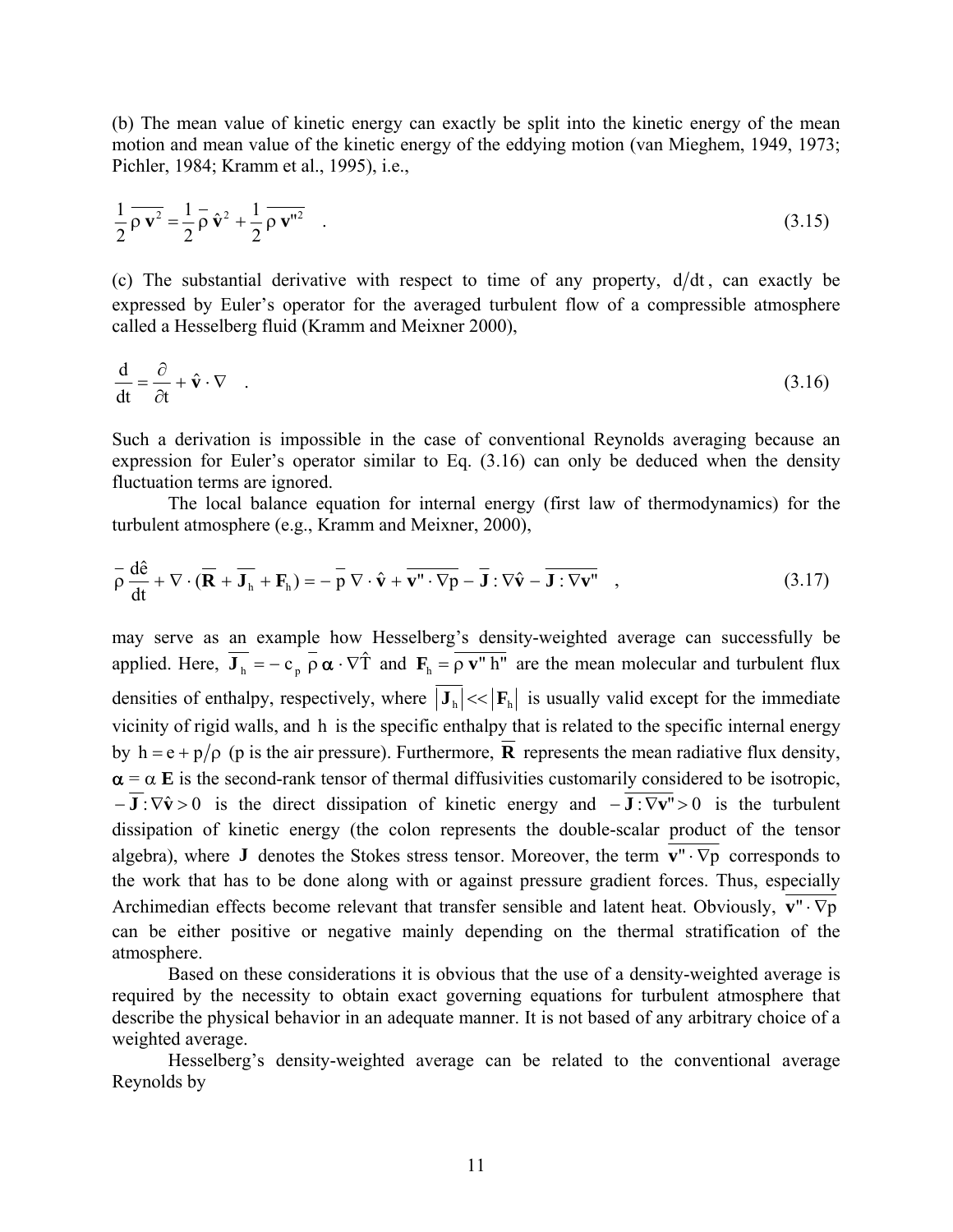

**Figure 4**: The increase of the globally averaged near-surface temperature (annual mean) expressed by the temperature anomaly with respect to the period 1961-1990. These temperature anomaly data were adopted from the Hadley Centre for Climate Prediction and Research, MetOffice, UK. A fit of the atmospheric carbon dioxide  $(CO<sub>2</sub>)$  concentration adopted from Kramm et al. (2008) is also shown.

$$
\hat{\varphi} = \overline{\varphi} + \frac{\overline{\rho' \varphi'}}{\overline{\rho}} \tag{3.18}
$$

If on the right-hand side of this equation the amount of the first term is much larger than the amount of the second term the latter may be negligible and, hence,  $\hat{\varphi} \approx \overline{\varphi}$ . Such a simplification, of course, has to be justified on the basis of appropriate estimates. In accord with this expression, Eq. (2.12) has to be written as

$$
\{\varepsilon\} = \langle \varepsilon \rangle + \frac{\langle \varepsilon^* (\mathbf{T}^4)^* \rangle}{\langle \mathbf{T}^4 \rangle} , \qquad (3.19)
$$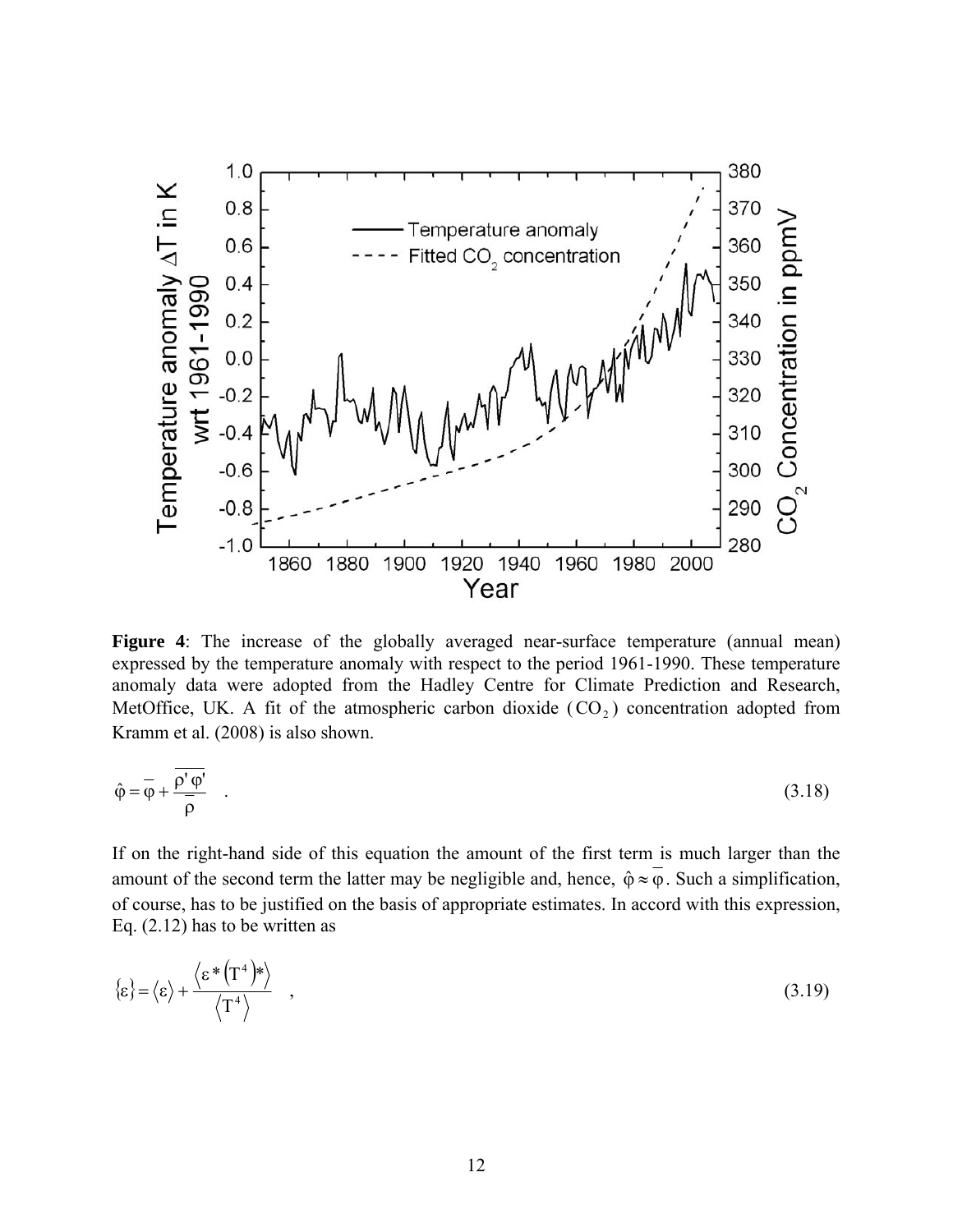where  $\langle T^4 \rangle$  is given by Eq. (2.3) and  $\langle \varepsilon \rangle$  by Eq. (2.8). This equation may also be used to express the term  $\langle \varepsilon^* (T^4)^* \rangle$  by

$$
\langle \varepsilon^* (\mathbf{T}^4)^* \rangle = (\langle \varepsilon \rangle - \langle \varepsilon \rangle) \langle \mathbf{T}^4 \rangle \quad . \tag{3.20}
$$

In the studies on turbulence Hesselberg's density-weighted average is highly favorable in formulating consistent governing equations. In the case of planetary averages the advantage of such formulations is highly questionable.

# **4. The planetary radiation balance**<sup>2</sup>

The total flux of solar radiation,  $F_{s\downarrow}$ , that is absorbed by the skin of the Earth being considered as of spherical shape and having no atmosphere is given by (see Appendix)

$$
F_{s\downarrow} = r_E^2 \int_{\Omega} F\left(1 - \alpha(\Theta_0, \theta, \phi)\right) \cos \Theta_0 \ d\Omega = r_E^2 \int_{0}^{2\pi} \int_{0}^{\pi/2} F\left(1 - \alpha(\Theta_0, \theta, \phi)\right) \cos \Theta_0 \sin \theta \ d\theta \ d\phi
$$
 (4.1)

Here,

$$
F = \left(\frac{r_s}{d}\right)^2 F_s \tag{4.2}
$$

is the solar irradiance reaching the surface of the Earth,  $r_s = 6.96 \cdot 10^6$  km is the visible radius of the Sun, d is the time-dependent actual distance between the Sun and the Earth, and  $F_s$  denotes the solar emittance (e.g., Liou, 2002). For the mean distance,  $d_0$ , F becomes the solar constant S so that we may write (e.g., Iqbal, 1983; Liou, 2002)

$$
F = \left(\frac{d_0}{d}\right)^2 S \quad , \tag{4.3}
$$

where the quantity  $(d_0/d)^2$  is denoted here as the orbital effect. Since  $(d_0/d)^2$  does not vary more than 3.5 percent (e.g., Liou, 2002), this orbital effect is usually ignored. Note, however, that the temperature difference, calculated using Eqs. (1.4) and (4.3), between perihelion and aphelion amounts to 4.2 K. This temperature difference is much larger than the increase of the globally averaged near-surface temperature during the last 160 years (see the temperature anomaly with respect to the period 1961-1990 illustrated in Figure 4). Moreover,  $\alpha(\Theta_0, \theta, \phi)$  is the albedo that usually depends on  $\Theta_0$ ,  $\theta$  and  $\phi$ . The function  $\cos \Theta_0$  is given by

<sup>&</sup>lt;sup>2</sup> The entire section 4 is mainly based on section 3 of Kramm and Dlugi (2009).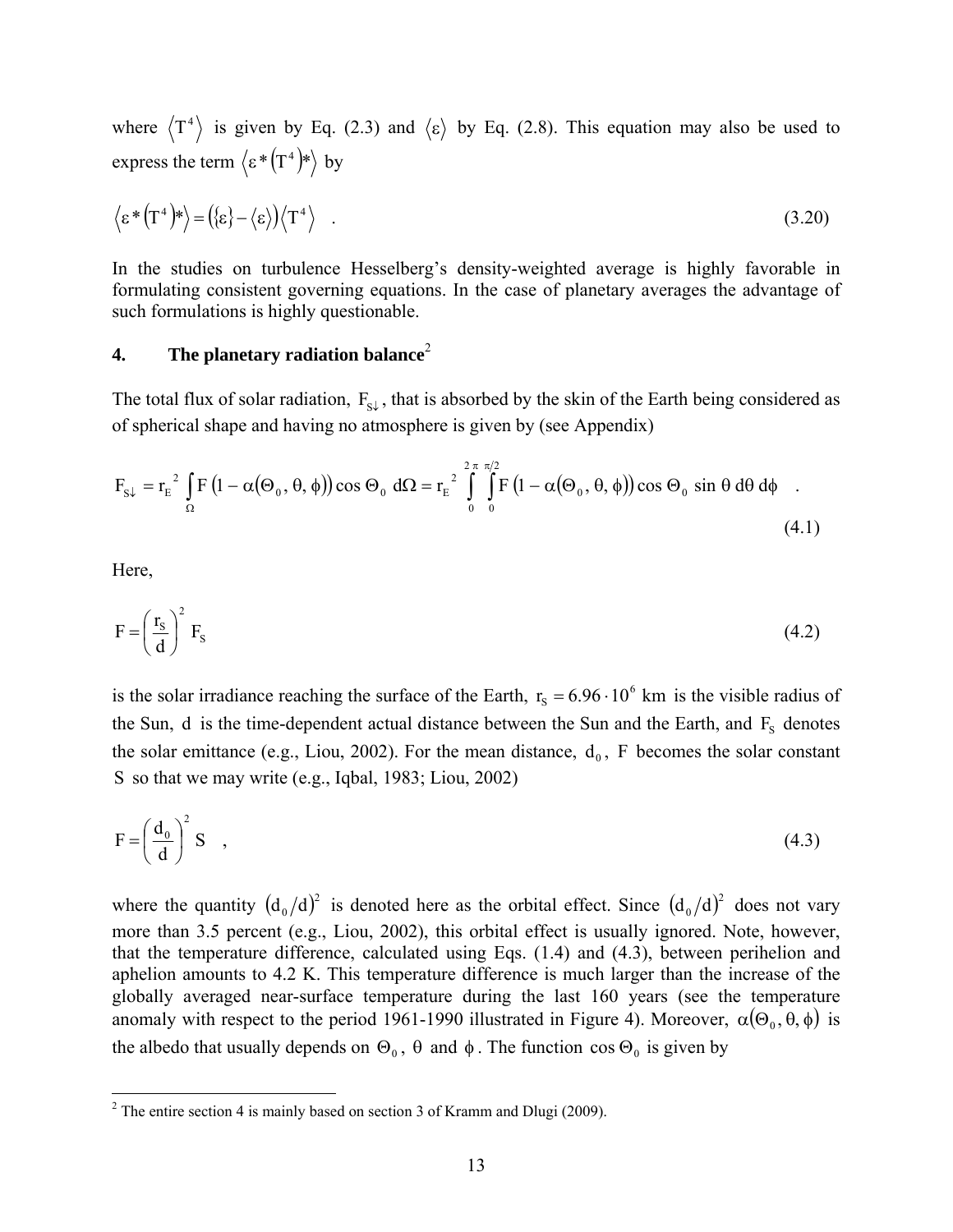$\cos \Theta_0 = \sin \phi \sin \delta + \cos \phi \cos \delta \cos h$ , (4.4)

where  $\Theta_0$  is the local zenith angle of the Sun's center,  $\varphi$  is the latitude,  $\delta$  is the solar declination angle, and h is the hour angle from the local meridian (e.g., Iqbal, 1983; Liou, 2002). The solar declination angle can be determined using  $\sin \delta = \sin \beta \sin \gamma$ , where  $\beta = 23^{\circ} 27'$ is the oblique angle of the Earth's axis, and  $\gamma$  is the true longitude of the Earth counted counterclockwise from the vernal equinox (e.g., Iqbal, 1983; Liou, 2002). The latitude is related to the zenith angle by  $\varphi = \pi/2 - \theta$  so that formula (4.4) may be written as cos  $\Theta_0 = \cos \theta \sin \delta + \sin \theta \cos \delta \cos h$ . Note that  $\theta$  is ranging from zero to  $\pi$ ,  $\delta$  from 23° 27'S (Tropic of Capricorn) to 23° 27' N (Tropic of Cancer), and h from − H to H , where H represents the half-day, i.e., from sunrise to solar noon or solar noon to sunset. It can be derived from Eq. (4.4) by setting  $\Theta_0 = \pi/2$  (invalid at the poles) leading to cos H = − tan  $\varphi$  tan  $\delta$  (e.g., Iqbal, 1983; Liou, 2002).

Equation (4.1) may also be written as

$$
F_{s\downarrow} = r_E^{-2} \left( \frac{d_0}{d} \right)^2 S \left\{ \int_0^{2\pi} \int_0^{2\pi/2} \cos \Theta_0 \sin \theta \, d\theta \, d\phi - \int_0^{2\pi} \int_0^{2\pi/2} \alpha(\Theta_0, \theta, \phi) \cos \Theta_0 \sin \theta \, d\theta \, d\phi \right\} \quad . \tag{4.5}
$$

The equation cannot generally be solved in an analytical manner. If we, however, assume  $\delta = \pi/2$  we will obtain  $\cos \Theta_0 = \cos \theta$ , i.e., the rotation axis of the Earth would always be parallel to the incoming solar radiation. Note, however, that the value of  $\delta$  exceeds the Tropic of Cancer by far. This choice of  $\delta$  results in

$$
F_{s\downarrow} = r_E^2 S \left\{ \int_0^{2\pi} \int_0^{2\pi} \cos \theta \sin \theta \, d\theta \, d\phi - \int_0^{2\pi} \int_0^{2\pi} \alpha(\theta, \phi) \cos \theta \sin \theta \, d\theta \, d\phi \right\}
$$
  
=  $r_E^2 S \left\{ \pi - \int_0^{2\pi} \int_0^{2\pi} \alpha(\theta, \phi) \cos \theta \sin \theta \, d\theta \, d\phi \right\}$  (4.6)

where  $(d_0/d)^2 \approx 1$  has been considered. Assuming a constant albedo for the bright side of the planet, i.e.,  $\alpha(\theta, \phi) = \alpha_{\text{E}}$ , provides Eq. (1.1).

Smith introduced an effective albedo (see his Eq. (5)). For the purpose of comparison, Eq. (4.6) may also be written as

$$
F_{S\downarrow} = \pi r_E^2 S (1 - \alpha_{eff}) \quad . \tag{4.7}
$$

Here, the effective albedo,  $\alpha_{\text{eff}}$ , is defined by

$$
\alpha_{\rm eff} = \frac{1}{\pi} \int_{0}^{2\pi} \int_{0}^{\pi/2} \alpha(\theta, \phi) \cos \theta \sin \theta \, d\theta \, d\phi \quad , \tag{4.8}
$$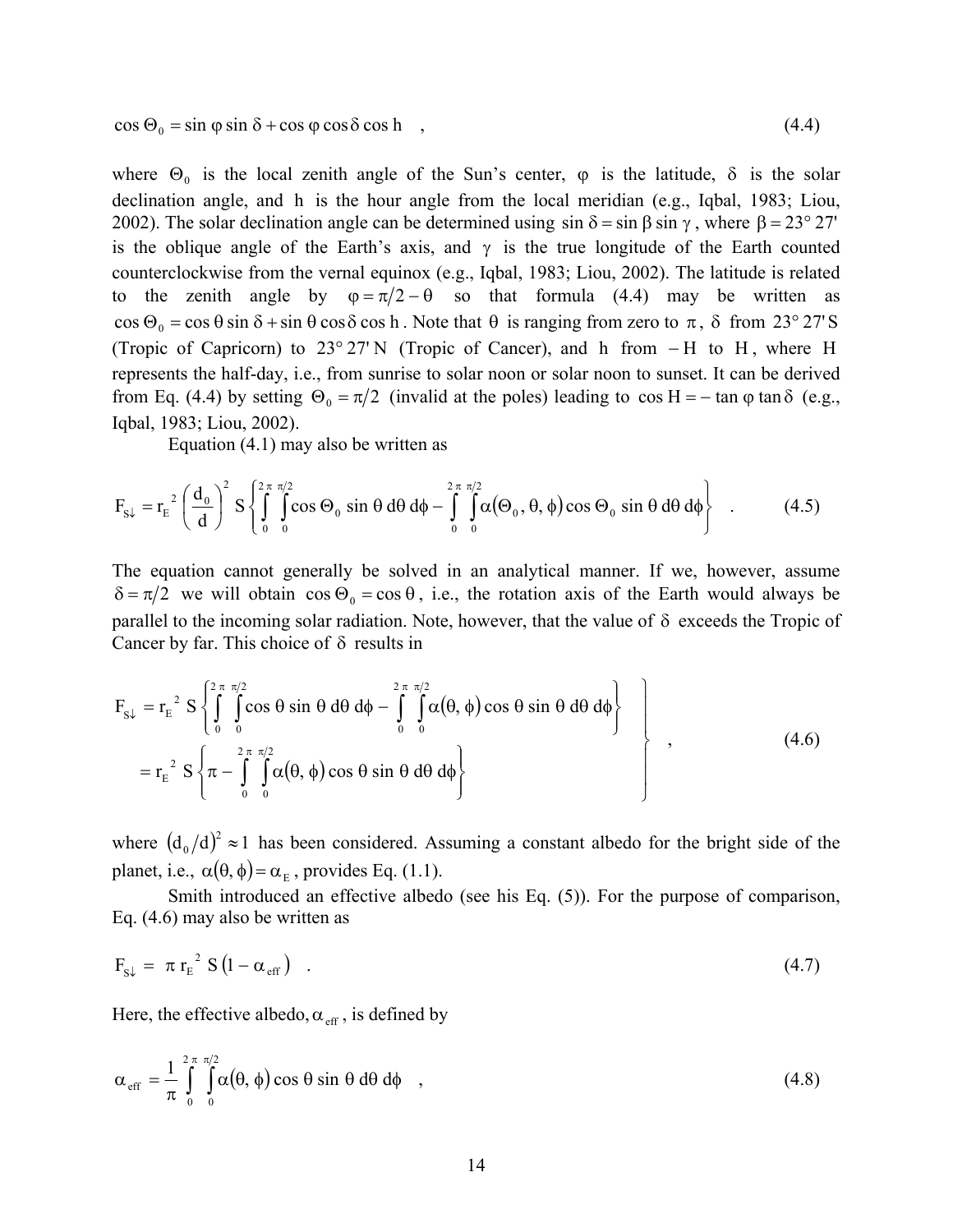where, in accord with Eq.  $(4.6)$ ,

$$
\pi = \int_{0}^{2\pi} \int_{0}^{\pi/2} \cos \theta \sin \theta \, d\theta \, d\phi \quad . \tag{4.9}
$$

According to Eq. (2.2), averaging over the bright side of the planet would provide for any arbitrary quantity  $Ψ(θ, φ)$ 

$$
\langle \Psi \rangle = \frac{\int_{0}^{2\pi} \int_{0}^{\pi/2} \Psi(\theta, \phi) \sin \theta \, d\theta \, d\phi}{\int_{0}^{2\pi} \int_{0}^{\pi/2} \sin \theta \, d\theta \, d\phi} = \frac{1}{2\pi} \int_{0}^{2\pi} \int_{0}^{\pi/2} \Psi(\theta, \phi) \sin \theta \, d\theta \, d\phi
$$
 (4.10)

From this point of view it is obvious that Smith's effective albedo is not based on averaging over the bright side of the planet. Thus, Smith's statement that  $T_{\text{eff}}$  and  $\varepsilon_{\text{eff}}$  are defined as planetary averages, similar to  $\alpha_{\text{eff}}$  (see also footnote 1), is, therefore, misleading.

The total flux of infrared radiation,  $F_{IR\uparrow}$ , is given by (see Appendix)

$$
F_{IR\uparrow} = r_E^2 \int_{\Omega} E(\theta, \phi) d\Omega = r_E^2 \int_{0}^{2\pi} \int_{0}^{\pi} E(\theta, \phi) \sin \theta d\theta d\phi , \qquad (4.11)
$$

where now  $\Omega$  is the solid angle for the entire planet, and  $E(\theta, \phi) = \varepsilon(\theta, \phi) \sigma T^4(\theta, \phi)$  is the locally emitted infrared radiation. Only such a formulation is in substantial agreement with the derivation of the power law of Stefan (1879) and Boltzmann (1884). This derivation is based on (a) the integration of Planck's (1901) blackbody radiation law, for instance, over all frequencies and (b) the isotropic emission of radiant energy by a small spot (like a hole in the opaque walls of a cavity) into the adjacent half space. The emissivity  $\varepsilon(\theta, \phi)$  and the surface temperature T( $\theta$ ,  $\phi$ ) depend on both  $\theta$  and  $\phi$ . Customarily, it is assumed that E( $\theta$ ,  $\phi$ ) is uniformly distributed and may be replaced by  $E_E = \varepsilon_E \sigma T_e^4$ , where, again,  $\varepsilon_E$  denotes the planetary emissivity. This assumption leads to

$$
F_{IR\uparrow} = r_E^2 \varepsilon_E \sigma T_e^4 \int_0^{2\pi} \int_0^{\pi} \sin \theta \, d\theta \, d\phi = 4 \pi r_E^2 \varepsilon_E \sigma T_e^4 \quad . \tag{4.12}
$$

It completely agrees with Eq. (1.2). Note that Eq. (2.6) may serve to introduce a planetaryaveraged value for the right-hand side of Eq. (4.11), as suggested by Smith. Thus, we would obtain

$$
F_{IR\uparrow} = \sigma r_E^2 \left\langle \varepsilon T^4 \right\rangle \quad , \tag{4.13}
$$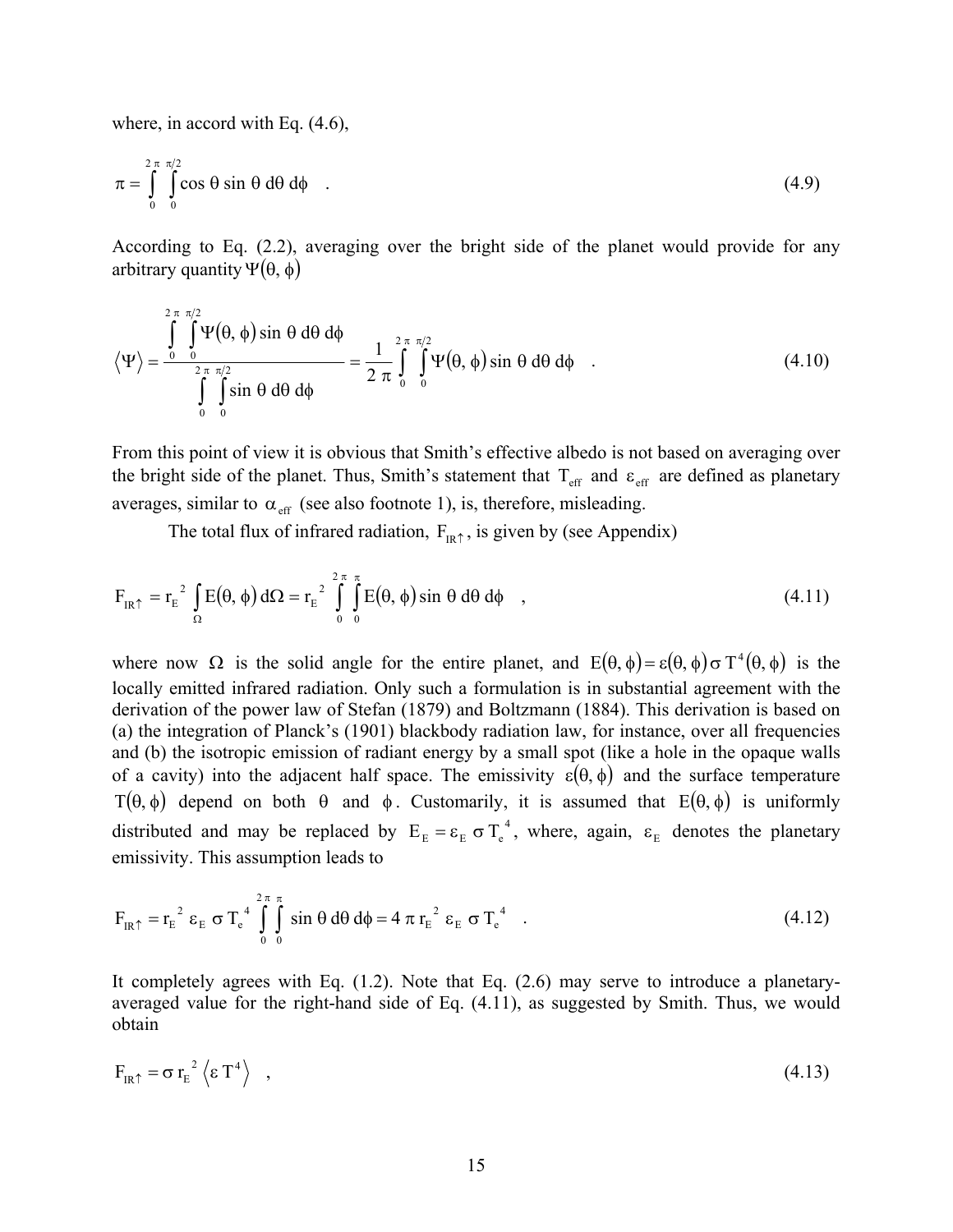where, as shown in section 2,  $\langle \varepsilon T^4 \rangle \neq \langle \varepsilon \rangle \langle T^4 \rangle$ . From a physical point of view the use of such a planetary average is more satisfied than the assumption that  $E(\theta, \phi)$  is uniformly distributed. The planetary radiation balance would be given by

$$
S(1 - \alpha_E) = 4 \sigma \langle \epsilon T^4 \rangle \quad . \tag{4.14}
$$

This equation disagrees with Eq. (1.3), and a formula like Eq. (1.4) cannot be justified. Note that the use of the weighted average given by  $\{\epsilon\} = \langle \epsilon T^4 \rangle / \langle T^4 \rangle$  (see Eq. (2.12)) does not provide any advantage because  $\langle T \rangle^4 \neq \langle T^4 \rangle$ .



# Moon Surface Temperature @ 2.77cm

**Figure 5:** Moon's disk temperature at 2.77cm wavelength versus moon phase angle φ during two complete cycles from twice new moon via full moon to new moon again (adopted from Monstein, 2001).

Our Moon nearly satisfies the requirement of a planet without an atmosphere. It is well known that the Moon has no uniform temperature. There is not only a variation of the temperature from the lunar day to the lunar night, but also from the Moon equator to its poles.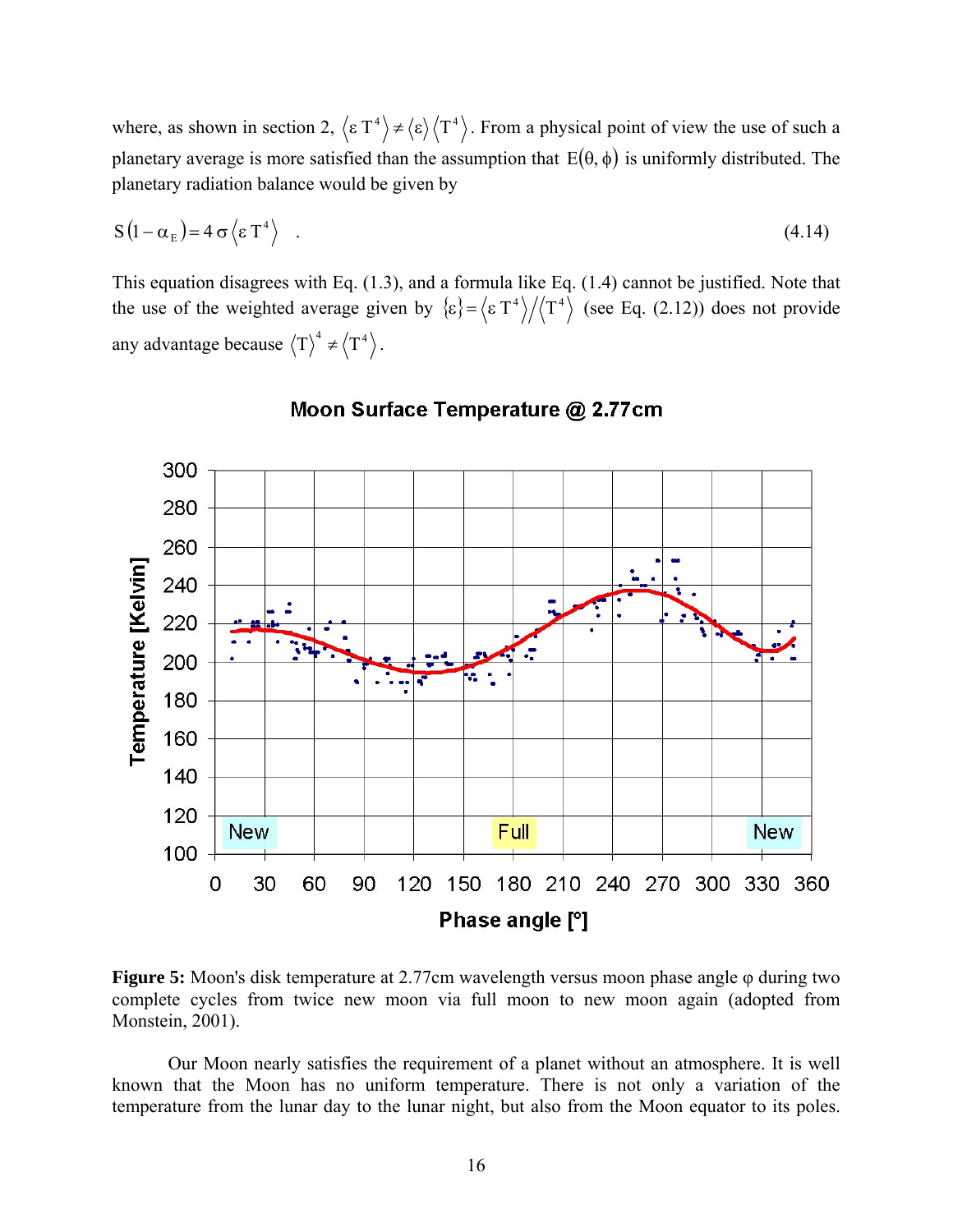Using Eq. (1.4) would provide  $T_e \approx 270 \text{ K}$  when the albedo,  $\alpha_M = 0.12$ , and the emissivity,  $\varepsilon_M = 1$  (black body), are considered. However, as illustrated in Figure 5, the mean disk temperature of the Moon observed at 2.77cm wavelength by Monstein (2001) is much lower than this equilibrium temperature.

Consequently, we have to consider that the Earth's surface temperature depends on longitude and latitude. As shown by Gerlich and Tscheuschner (2007, 2009), using Eq. (2.2) to planetary-averaged the temperature derived from a local radiation balance

$$
T(\theta, \phi) = \left\{ \frac{\left(1 - \alpha(\theta, \phi)\right) F \cos(\Theta_0)}{\epsilon(\theta, \phi)\sigma} \right\}^{\frac{1}{4}}
$$
(4.15)

leads to a value of

$$
\langle T \rangle = \frac{2^{\frac{3}{2}}}{5} T_e \approx 144 \text{ K}
$$
 (4.16)

for a non-rotating Earth, if  $\alpha(\Theta_0, \theta, \phi) = \alpha_E$  and  $\varepsilon(\theta, \phi) = \varepsilon_E = 1$  are assumed. Smith confirmed this value. His value (on page 7 of his paper) for a rotating Earth of about  $\langle T \rangle = 252$  K or less is based on a numerical solution that needs confirmation.



**Figure 6:** Two-layer model of the radiative equilibrium (adopted from Liou, 2002).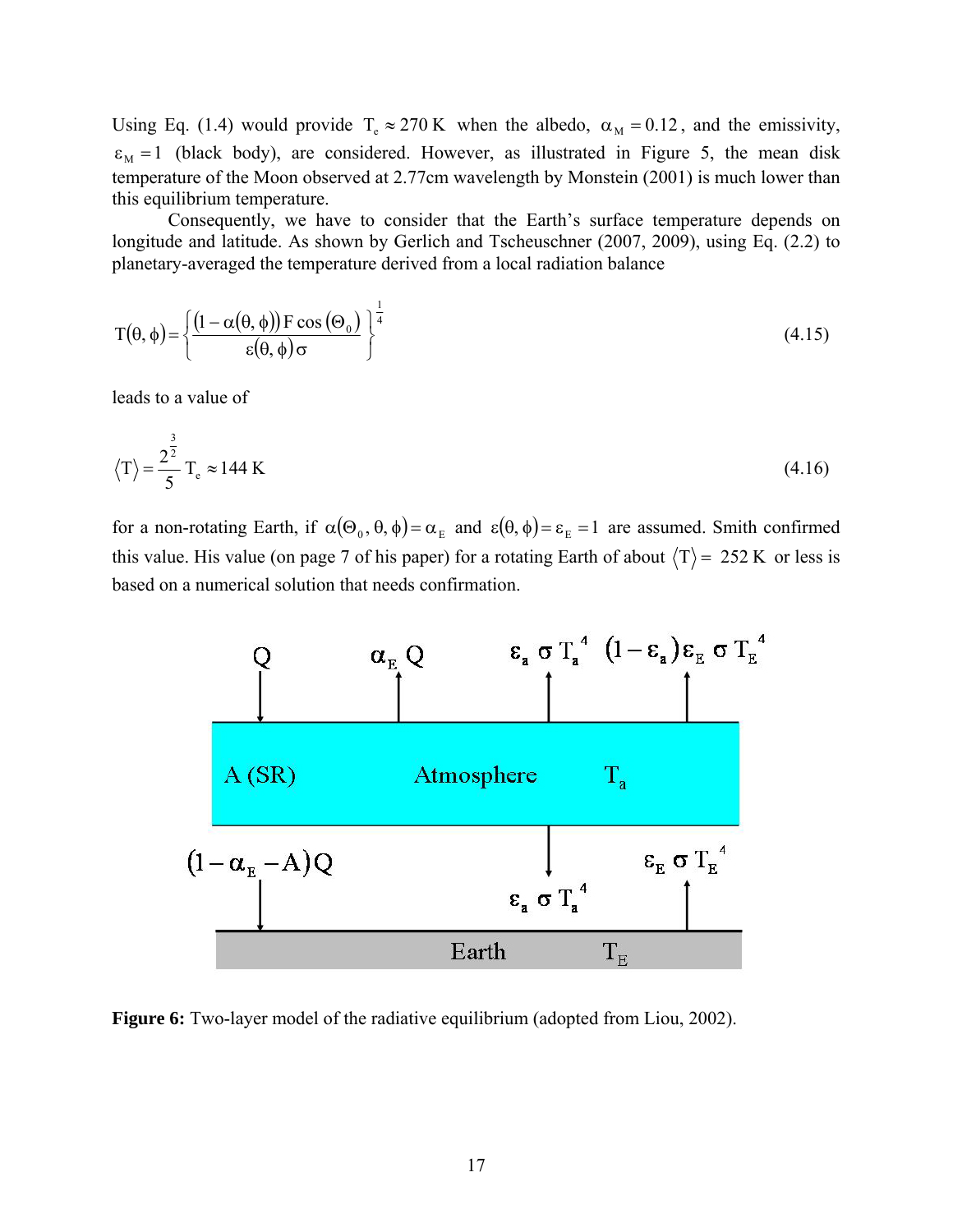## **5. A two-layer model of radiative equilibrium**

In his paper Smith also discussed the infrared absorption in the atmosphere. As illustrated in Figure 6, such a discussion leads to a two-layer model of radiative equilibrium. Inserting uniform temperatures for the atmosphere,  $T_a$ , and the Earth's surface,  $T_E$  provides

*Top of the atmosphere:* 

$$
(1 - \alpha_{\rm E})Q - \varepsilon_{\rm a} \sigma T_{\rm a}^4 - (1 - \varepsilon_{\rm a})\varepsilon_{\rm E} \sigma T_{\rm E}^4 = 0 \quad , \tag{5.1}
$$

*Earth's surface:* 

$$
\left(1 - \alpha_{\rm E} - A\right)Q + \epsilon_{\rm E} \epsilon_{\rm a} \sigma T_{\rm a}^4 - \epsilon_{\rm E} \sigma T_{\rm E}^4 = 0 \quad . \tag{5.2}
$$

Here, A is the atmospheric absorptivity in the range of solar radiation, and  $Q = S/4$  to have the same input like in the case of the thought experiment of radiative equilibrium. The subscript a characterizes the values for the atmosphere and, again, the subscript E the values for the Earth's surface. Note that reflection of infrared radiation at the Earth's surface is included, but scattering of infrared radiation in the atmosphere is ignored. All properties are considered as uniform, too.



**Figure 7:** Uniform temperatures for the Earth's surface and the atmosphere provided by the twolayer model of radiative equilibrium versus absorptivity A.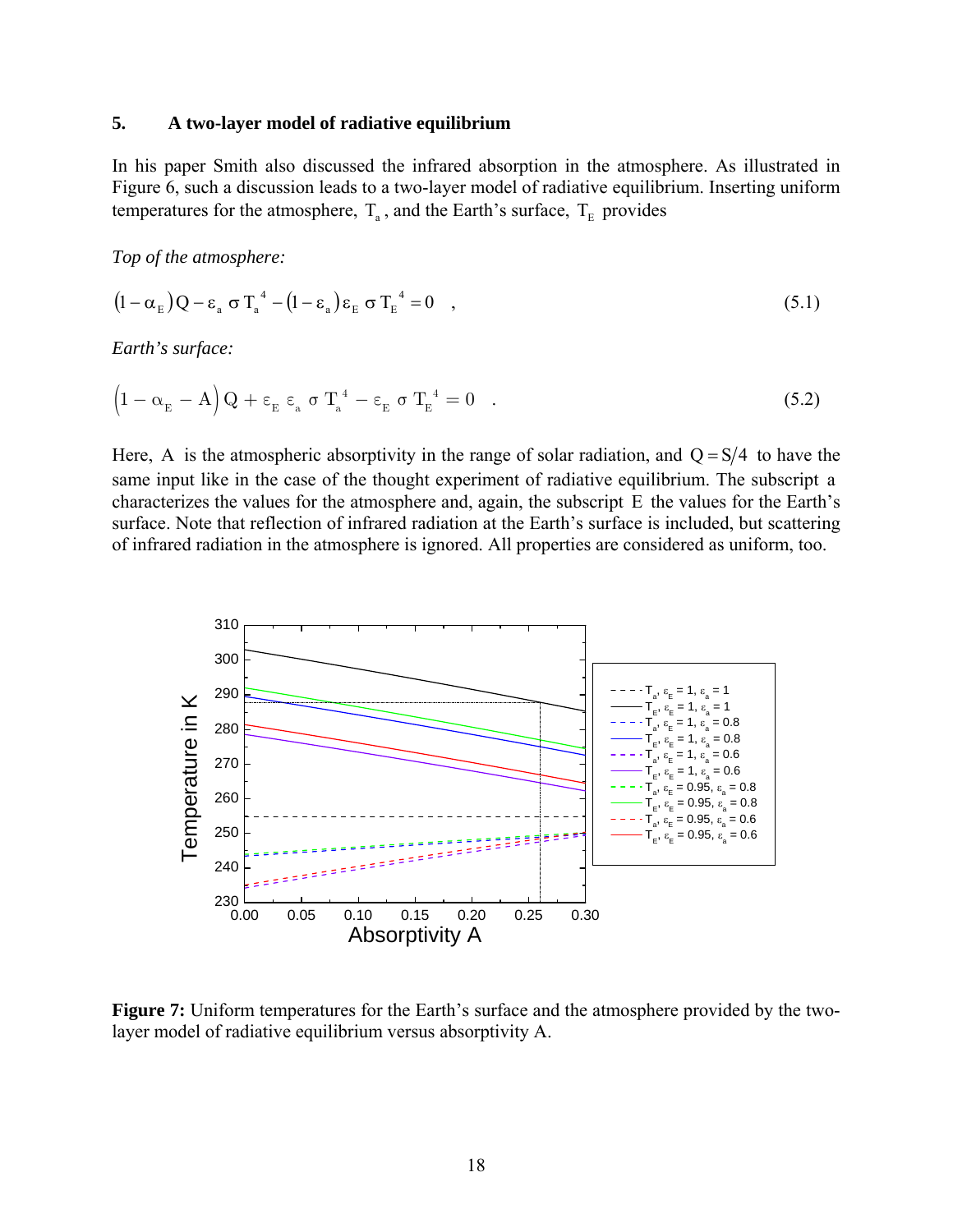The solution of this two-layer model of radiative equilibrium is given by

$$
T_{a} = \left\{ \frac{\left(A + \epsilon_{a} \left(1 - \alpha_{E} - A\right)\right) S}{4 \epsilon_{a} \sigma \left(1 + \epsilon_{E} \left(1 - \epsilon_{a}\right)\right)} \right\}^{\frac{1}{4}}
$$
\n(5.3)

and

$$
T_{E} = \left\{ \frac{\left( \left( 1 + \epsilon_{E} \right) \left( 1 - \alpha_{E} \right) - A \right) S}{4 \epsilon_{E} \sigma \left( 1 + \epsilon_{E} \left( 1 - \epsilon_{a} \right) \right)} \right\}^{\frac{1}{4}} \quad . \tag{5.4}
$$

This pair of equation is non-linear with some coupling terms (Liou, 2002). The choice of  $\varepsilon_{\rm E} = 1$ leads to that of Liou (2002). It is obvious that  $T<sub>E</sub>$  and  $T<sub>a</sub>$  are dependent on the emissivity values of the Earth and the atmosphere, the absorption and the planetary albedo. Figure 7 illustrates results obtained for  $\alpha_E \approx 0.30$  and some combinations of  $\varepsilon_E$  and  $\varepsilon_a$ , where the absorptivity, A, is ranging from zero to 0.3. Assuming, for instance, that the atmosphere acts as blackbody emitter leads to an atmospheric temperature of about  $T_a \approx 255 \text{ K}$  which is independent of the absorptivity (see Eq. (5.3) for  $\varepsilon$ <sub>a</sub> = 1). Considering, in addition, the Earth as a blackbody emitter provides a surface temperature of about  $T_E \approx 304 \text{ K}$  if the absorptivity is assumed to be zero. For the purpose of comparison: Smith obtained for a fully absorbing atmospheric layer  $T_E = \sqrt[4]{2} T_{\text{eff}} \approx 303 \text{ K}$ . Since the global average of temperatures observed in the close vicinity of the Earth's surface corresponds to  $\langle T \rangle \approx 288 \text{ K}$ , this value of  $T_E \approx 304 \text{ K}$  suggests that the absorption of solar radiation in the atmosphere causes a decrease of the Earth's surface temperature (the atmospheric temperature increases concurrently). If we additionally assume that also the Earth acts as a blackbody emitter, we will obtain a temperature value for the Earth's surface of T<sub>e</sub> = 288 K for an absorptivity of A  $\approx$  0.26. This value is close to that estimated by Trenberth et al. (2009), namely  $A \cong 0.23$  (see also Figure 8). However, as shown in Figure 7 other combinations of  $\varepsilon_{E}$  and  $\varepsilon_{a}$  provide different results. Even though that now  $T_{a}$  grows with an increasing absorptivity, the decrease of  $T<sub>E</sub>$  is nearly as strong as the increase of  $T<sub>a</sub>$ . Thus, we may conclude that the two-layer model of radiative equilibrium is, in principle, able to provide any pair of results for  $T_E$  and  $T_a$  we would like. This means that this two-layer model of radiative equilibrium is unsuitable for explaining the so-called greenhouse effect. Additionally, we must be aware that this simple consideration does not include any well known strong wavelength and pressure dependency of emissivity and absorption. Furthermore, the radiation flux balance at the Earth's surface has to be replaced by an energy flux balance,

$$
\left(1 - \alpha_{\rm E} - A\right)Q + \varepsilon_{\rm E} \varepsilon_{\rm a} \sigma T_{\rm a}^{4} - \varepsilon_{\rm E} \sigma T_{\rm E}^{4} - H - E = 0\tag{5.5}
$$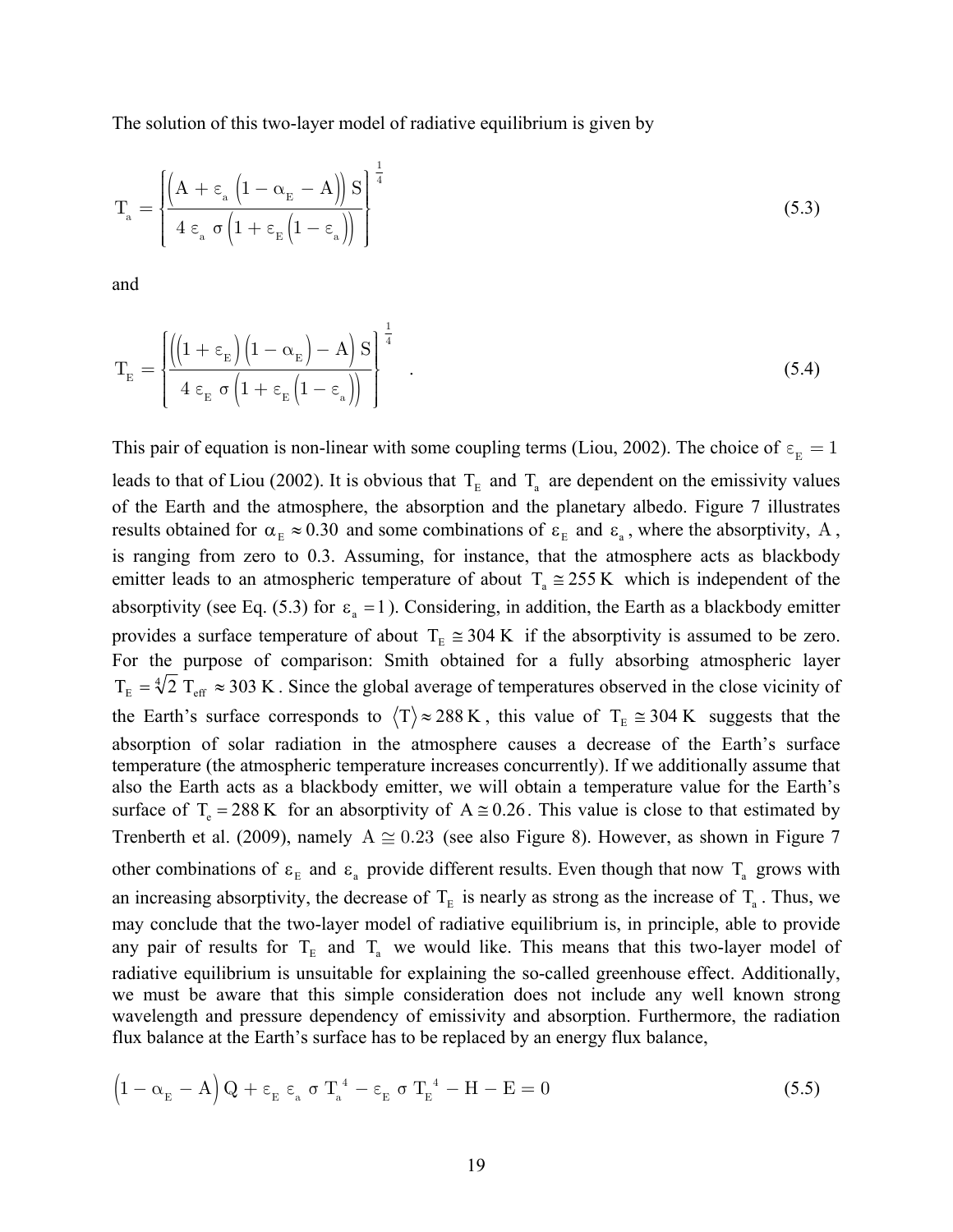

**Figure 8:** The global annual mean Earth's energy budget for the Mar 2000 to May 2004 period (W  $m^{-2}$ ). The broad arrows indicate the schematic flow of energy in proportion to their importance (adopted from Trenberth et al., 2009).



**Figure 9:** As in Figure 7, but the radiation flux balance at the Earth's surface is replaced by an energy flux balance including the fluxes of sensible and latent heat as suggested by Trenberth et al. (2009).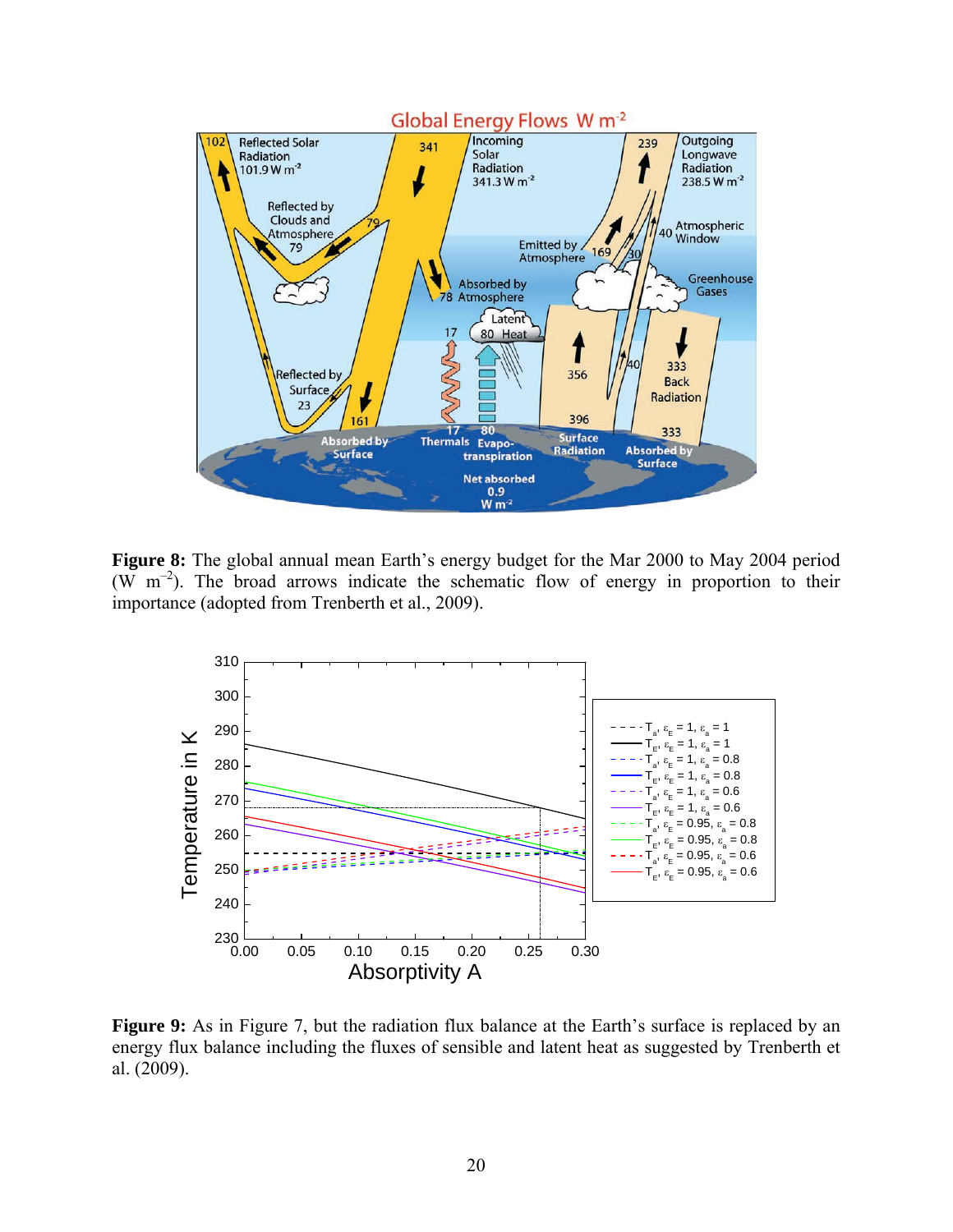to include the fluxes of sensible heat, H , and latent heat, E . These two fluxes are not negligible (see Figure 8). In doing so, one obtains

$$
T_a = \left\{ \frac{\left(A + \epsilon_a \left(1 - \alpha_E - A\right)\right) \frac{S}{4} + \left(1 - \epsilon_a\right) \left(H + E\right)}{\epsilon_a \sigma \left(1 + \epsilon_E \left(1 - \epsilon_a\right)\right)} \right\}^{\frac{1}{4}}
$$
\n(5.6)

and

$$
T_{E} = \left\{ \frac{\left( \left(1 + \epsilon_{E}\right) \left(1 - \alpha_{E}\right) - A\right) \frac{S}{4} - H - E}{\epsilon_{E} \sigma \left(1 + \epsilon_{E} \left(1 - \epsilon_{a}\right)\right)} \right\}^{\frac{1}{4}} \quad . \tag{5.7}
$$

Results provided by this pair of equations are illustrated in Figure 9. This figure is based on the same combination of data as used in Figure 7. In accord with Trenberth et al. (2009) the fluxes of sensible and latent heat,  $H = 17$  W m<sup>-2</sup> and  $E = 80$  W m<sup>-2</sup>, are considered. As illustrated, including the fluxes of sensible and latent heat leads to notably lower temperatures at the Earth's surface. In the case of  $\varepsilon_{\rm E} = 1.0$  and  $\varepsilon_{\rm a} = 0.6$  the surface temperature would be lower than the temperature of the radiative equilibrium of  $T_e \approx 255 \text{ K}$ , provided by Eq. (1.4), for A  $\geq 0.15$ . Thus, two-layer-models of radiative equilibrium are rather useless for proving the so-called  $CO<sub>2</sub>$ greenhouse effect. Smith's attempt to refute the criticism of Gerlich and Tscheuschner is, therefore, rather fruitless.



**Figure 10:** Depletion of the radiant intensity in traversing an extinction medium (adopted from Liou, 2002).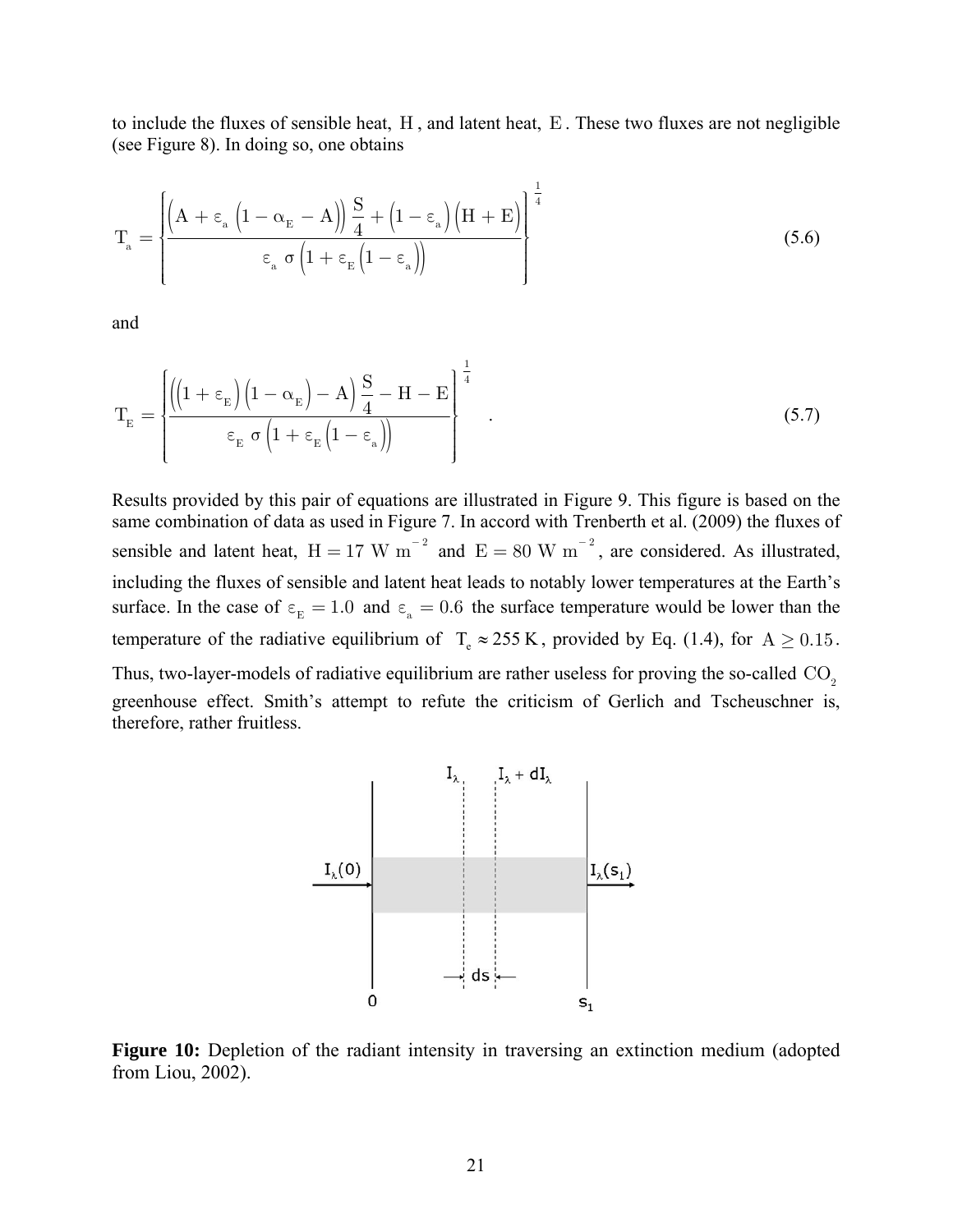### **6. The radiative transfer equation**

In an attempt to analyze how the absorption of solar and terrestrial (infrared) radiation and the emission of infrared radiation can contribute to the atmospheric budget of internal energy (alternatively enthalpy) as described by Eq. (3.17) it is indispensable to consider the radiative transfer equation (RTE). Its general form reads (e.g., Chandrasekhar, 1960; Liou, 2002)

$$
\frac{1}{\rho \beta_{\lambda}} \frac{dI_{\lambda}}{ds} = -I_{\lambda} + J_{\lambda} \quad . \tag{6.1}
$$

Here,  $\beta_{\lambda}$  is the mass extinction cross section for radiation of the wavelength  $\lambda$  (characterized by the subscript  $\lambda$ ),  $I_{\lambda}$  is the monochromatic intensity of radiation, ds is the thickness of the layer crossing by the pencil of radiation (see Figure 10), and  $J_{\lambda}$  is the monochromatic source function. Equation (6.1) describes two concurrent processes, namely attenuation of radiation by absorption and scattering on the one hand and emission of radiation by the constituents of the atmosphere plus multiple scattering of radiation from all other directions into this pencil of radiation on the other hand. The formal solution of Eq. (6.1) is given by (e.g., Chandrasekhar, 1960; Liou, 2002)

$$
I_{\lambda}(s_1) = I_{\lambda}(0) \exp(-\tau_{\lambda}(s_1, 0)) - \int_{0}^{s_1} J_{\lambda}(T(s)) \exp(-\tau_{\lambda}(s_1, s)) d\tau_{\lambda}(s_1, s)
$$
(6.2)

Here,  $\tau_{\lambda}(s_1, s)$  is the monochromatic optical thickness defined by

$$
\tau_{\lambda}(s_1, s) = \int_{s}^{s_1} \rho \beta_{\lambda} ds'
$$
 (6.3)

or

$$
d\tau_{\lambda}(s_1, s) = -\rho \beta_{\lambda} ds \quad . \tag{6.4}
$$

Equation (6.2) results in (a) Beer-Bouguer-Lamberts law by assuming only extinction due to absorption and/or scattering,

$$
I_{\lambda}(s_1) = I_{\lambda}(0) \exp(-\tau_{\lambda}(s_1, 0)) \quad , \tag{6.5}
$$

and (b) the Schuster-Schwarzschild equation by considering a non-scattering medium and local thermodynamic equilibrium (approximately fulfilled in the atmosphere up to 60 km above the Earth's surface, e.g., Lenoble, 1993; Liou, 2002) so that the source function may be replaced by the Planck function given in the wavelength domain  $[0, \infty]$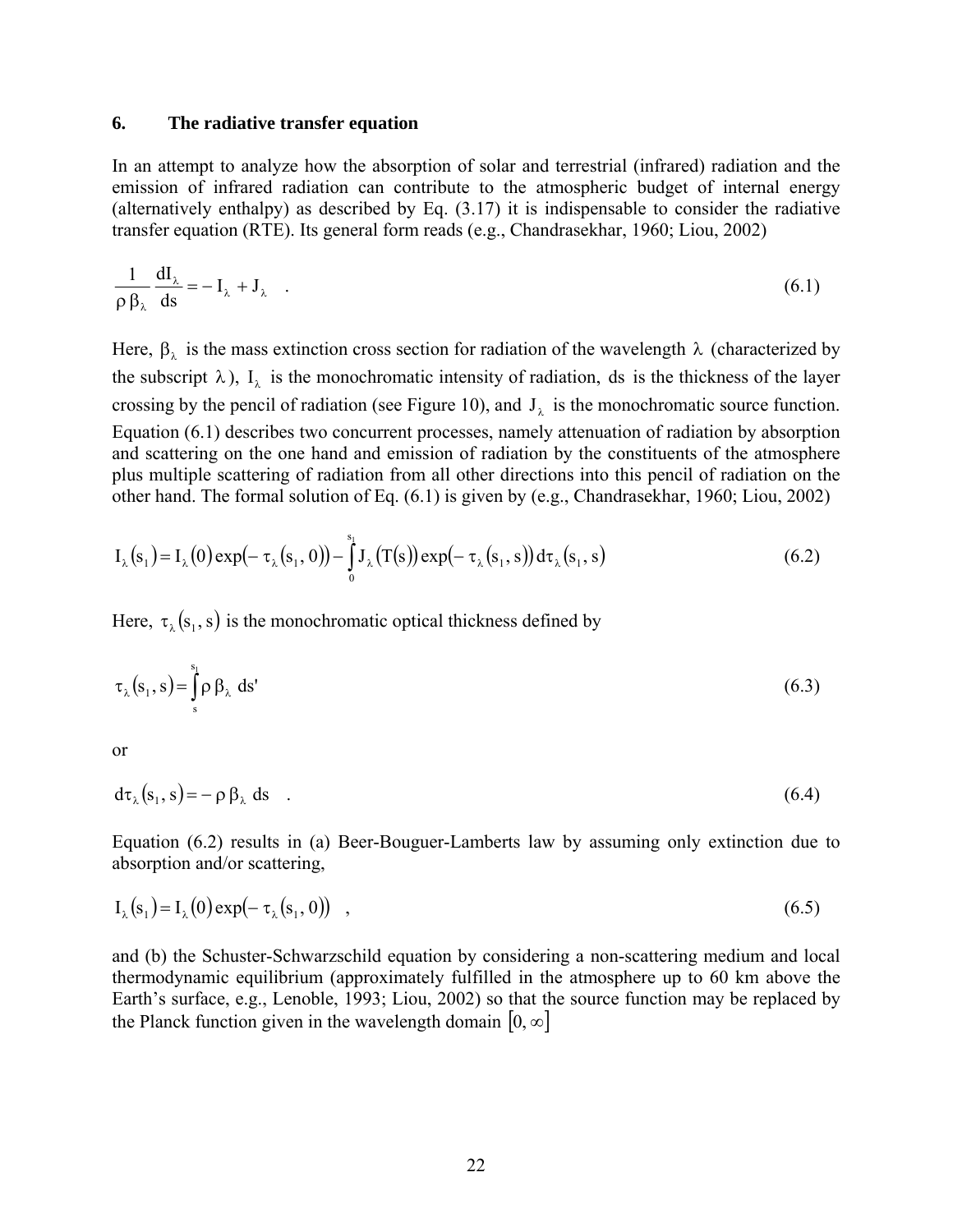$$
B(\lambda, T) = \frac{2 h c^2}{\lambda^5 \left\{ exp\left(\frac{h c}{\lambda k T}\right) - 1\right\}}
$$
(6.6)

where now  $\beta_{\lambda}$  becomes the mass absorption coefficient. In Eq. (6.6), h = 6.626 · 10<sup>-34</sup> J s is the Planck constant,  $c = 2.998 \cdot 10^8 \text{ m s}^{-1}$  is the velocity of light in vacuum, and  $k = 1.3806 \cdot 10^{-23}$  J K<sup>-1</sup> is the Boltzmann constant. Inserting the Planck function into Eq. (6.2) yields

$$
I_{\lambda}(s_1) = I_{\lambda}(0) \exp(-\tau_{\lambda}(s_1, 0)) - \int_{0}^{s_1} B_{\lambda}(T(s)) \exp(-\tau_{\lambda}(s_1, s)) d\tau_{\lambda}(s_1, s)
$$
 (6.7)

This equation seems to be well appropriate when the infrared radiation emitted by both the Earth and the constituents of the atmosphere is considered as long as local thermodynamic equilibrium is guaranteed. Obviously, the first term of the right-hand side of Eq. (6.7) describes the absorption of infrared radiation along the path  $[0, s_1]$  and the second term the emission of infrared radiation along the path  $[0, s_1]$  performed simultaneously. This equation has to be numerically integrated for practical purposes by considering all important absorption lines/bands. Note, however, that only the divergence of the total radiation flux density expressed by ∇ ⋅ **R** can contribute to a change of internal energy (see Eq. (3.17)).

### **7. Summary and Conclusions**

It was shown that Smith's formulations of planetary averages are rather inappropriate and inconsistently used. Introducing for different averages to perform the respective calculations makes no sense because such calculations can be realized without them. Only the definition Eq. (2.2) is required to derive formula (4.16).

In research on turbulence it is indispensable and widely recognized that all governing equations for turbulent systems have been derived in an entirely consistent manner. Changing averaging procedures from one quantity to another as can be found in Smith's paper is neither advantageous nor reasonable in theoretical studies.

Smith's discussion of the infrared absorption in the atmosphere was scrutinized and evaluated. It was shown that his attempt to refute the criticism of Gerlich and Tscheuschner (2007, 2009) on the so-called greenhouse effect is rather fruitless. To study how the absorption of solar and terrestrial (infrared) radiation and the emission of infrared radiation can contribute to the atmospheric budget of internal energy (alternatively enthalpy) it is indispensable to consider the radiative transfer equation along with the first and second laws of thermodynamics as already pointed out by Vilhelm Bjerkness (1904).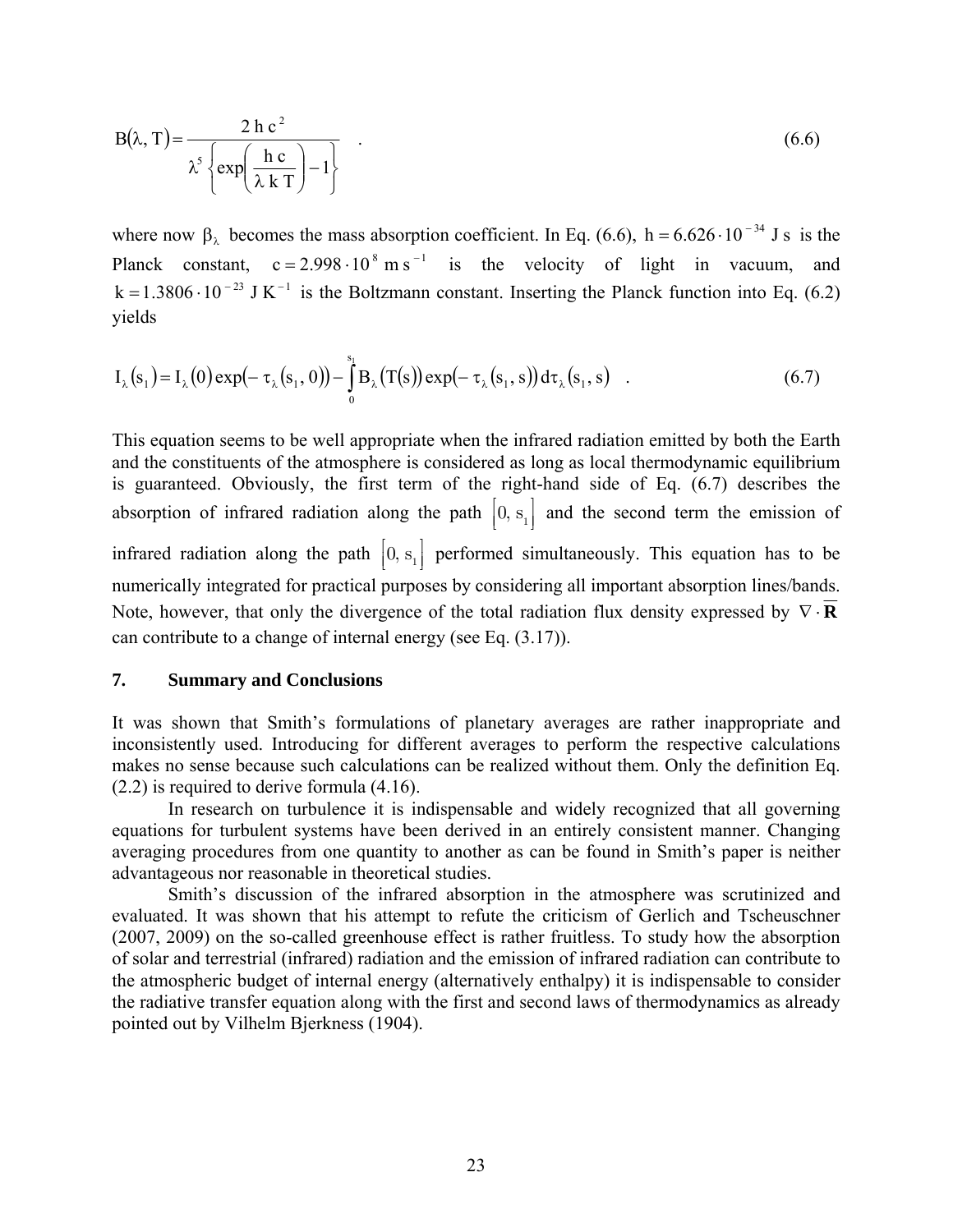## **Appendix A**

The total flux (also called the radiant power) of solar radiation,  $E_{s\downarrow}$ , reaching the surface of an Earth without an atmosphere is given by

$$
E_{S\downarrow} = \int_{A} \mathbf{F} \cdot \mathbf{n}(\mathbf{r}) dA(\mathbf{r}) \quad . \tag{A1}
$$

Here, **F** is the flux density of solar radiation also called the solar irradiance and F is its magnitude, A is the radiation-exposed surface of the Earth,  $dA(\mathbf{r})$  the corresponding differential surface element, and  $n(r)$  is the inward pointing unit vector perpendicular to  $dA(r)$ , where the direction of  $n(r)$  is chosen in such a sense that  $\mathbf{F} \cdot n(r) \ge 0$  is counted positive. This unit vector is also called the unit normal. Its origin is the tip of the position vector **r** with which the location of  $dA(r)$  on the Earth's surface is described. The angle between **F** and  $n(r)$  is the local zenith angle of the Sun's center,  $\Theta_0(\mathbf{r})$ . The scalar product  $\mathbf{F} \cdot \mathbf{n}(\mathbf{r})$  that describes the solar radiation reaching the horizontal surface element, is given by  $\mathbf{F} \cdot \mathbf{n}(\mathbf{r}) = F \cos \Theta_0(\mathbf{r})$ .

From now on we simply consider the Earth as a sphere; and its center as the origin of the position vector so that  $\mathbf{r} = \mathbf{r}_{E}$ . Thus,  $\mathbf{n}(\mathbf{r}_{E})$  and  $\mathbf{r}_{E}$  are collinear vectors having opposite directions. Furthermore,  $A = r_E^2 \Omega$  with  $\Omega = 2 \pi$  is the solid angle of a half sphere, and  $dA = r_E^2 d\Omega = r_E^2 \sin \theta d\theta d\phi$  $T_{\rm E}^{2}$  d $\Omega = r_{\rm E}^{2}$  sin  $\theta$  d $\theta$  d $\phi$  (see Figure 3). Thus, the radiant power can, therefore, be written as

$$
E_{s\downarrow} = r_E^2 \int_{\Omega} F \cos \Theta_0 \ d\Omega = r_E^2 \int_{0}^{2\pi} \int_{0}^{\pi/2} F \cos \Theta_0 \sin \theta \ d\theta \ d\phi \quad . \tag{A2}
$$

Since, however, a portion of  $F \cos \Theta_0(\mathbf{r})$  is not absorbed by the skin of the Earth's surface because it is diffusely reflected we have to introduce the local albedo,  $\alpha(\Theta_0, \theta, \phi)$ , into this equation. The total flux of solar radiation that is absorbed by the Earth's skin,  $F_{gl}$ , is then given by

$$
F_{S\downarrow} = r_E^2 \int_{\Omega} F \left( 1 - \alpha(\Theta_0, \theta, \phi) \right) \cos \Theta_0 \ d\Omega = r_E^2 \int_{0}^{2\pi} \int_{0}^{\pi/2} F \left( 1 - \alpha(\Theta_0, \theta, \phi) \right) \cos \Theta_0 \sin \theta \ d\theta \ d\phi \quad , \tag{A3}
$$

Equation (4.1) is identical with Eq. (A3). Note that the local albedo also depends on  $\Theta_0(\mathbf{r})$ .

The total flux of infrared radiation emitted by the Earth's surface is given by

$$
F_{IR\uparrow} = \int_{A} \mathbf{E}(\mathbf{r}_{E}) \cdot \mathbf{n}(\mathbf{r}_{E}) dA(\mathbf{r}_{E})
$$
 (A4)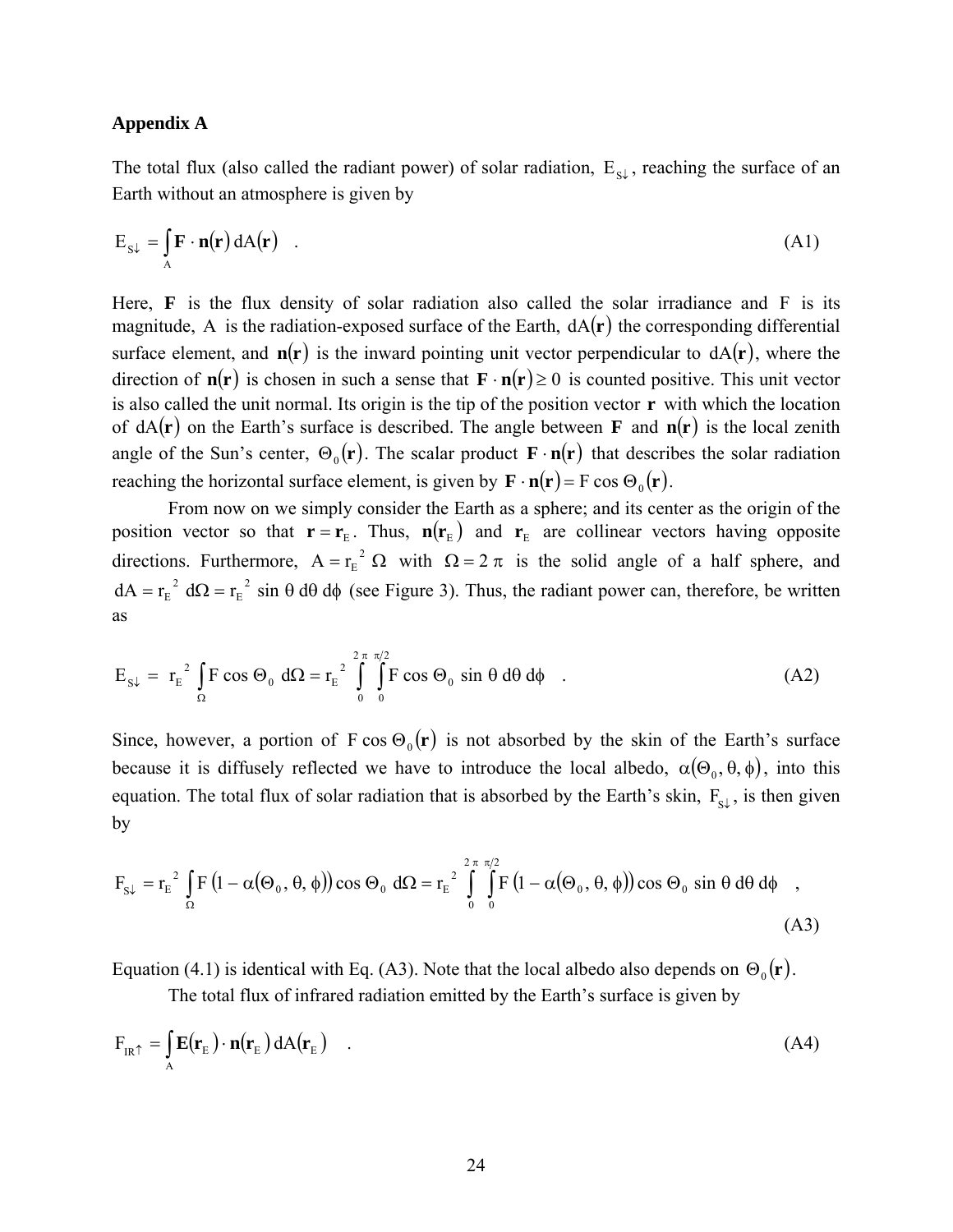Here,  $\mathbf{E}(\mathbf{r}_{E}) = \varepsilon(\mathbf{r}_{E}) \sigma T^4(\mathbf{r}_{E}) \mathbf{e}_{F}$  is the flux density of infrared radiation at the location  $\mathbf{r}_{E}$ , and  $E(\mathbf{r}_{E}) = \varepsilon(\mathbf{r}_{E}) \sigma T^{4}(\mathbf{r}_{E})$  is its magnitude. The emission of radiant energy by a small surface element into the adjacent half space is considered as isotropic, as required by the derivation of the power law of Stefan (1879) and Boltzmann (1884). The unit vector  $\mathbf{e}_r = \mathbf{r}_E / |\mathbf{r}_E|$  points to the zenith of this adjacent half space. Note that  $\mathbf{e}_r$  and  $\mathbf{n}(\mathbf{r}_E)$  are collinear unit vectors having opposite directions. Thus, we have  $\mathbf{e}_r \cdot \mathbf{n}(\mathbf{r}_E) = -1$ . This only means that  $F_{s\downarrow}$  is counted positive, and  $F_{IR\uparrow}$  is counted negative so that the planetary radiative equilibrium reads:  $F_{S\downarrow} - F_{IR\uparrow} = 0$  or  $F_{s\downarrow} = F_{IR\uparrow}$ . The radiant power in the infrared range is then given by

$$
F_{IR\uparrow} = r_E^2 \int_{\Omega} E(\theta, \phi) d\Omega = r_E^2 \int_{0}^{2\pi} \int_{0}^{\pi} E(\theta, \phi) \sin \theta d\theta d\phi , \qquad (A5)
$$

where  $\Omega = 4 \pi$  is the solid angle for the entire planet, and  $E(\theta, \phi) = \varepsilon(\theta, \phi) \sigma T^4(\theta, \phi)$ . Equation  $(4.11)$  is identical with Eq.  $(A5)$ .

### **References:**

- Bjerkness, V. 1904. Das Problem der Wettervorhersage, betrachtet vom Standpunkte der Mechanik und der Physik. *Meteorologische Z.*, 1-7 (in German, a translation into English can be found under http://www.history.noaa.gov/stories\_tales/bjerknes.html).
- Bohren, C.F., and Clothiaux, E.E., 2006. *Fundamentals of Atmospheric Radiation,* Wiley-VCH, Berlin, Germany, 490 pp.
- Boltzmann, L**.,** 1884. Ableitung des Stefan'schen Gesetzes, betreffend die Abhängigkeit der Wärmestrahlung von der Temperatur aus der electromagnetischen Lichttheorie. *Wiedemann's Annalen* **22**, 291-294 (in German).
- Chandrasekhar, S., 1960. *Radiative Transfer*. Dover Publications, New York, 393 pp.
- Cox, G., 1995. Basic considerations. In: Cox, G. (ed.), *Combustion Fundamentals of Fire*, Academic Press, London, San Diego, New York, pp. 3-30.
- Fortak, H., 1969. Zur Energetik der planetarischen Grenzschicht. *Annalen der Meteorologie* (NF) **4**, 157-162 (in German).
- Gerlich, G., and Tscheuschner, R.D., 2007. Falsification of the atmospheric  $CO<sub>2</sub>$  greenhouse effects within the frame of physics. http://arxiv.org/abs/0707.1161.
- Gerlich, G., and Tscheuschner, R.D., 2009. Falsification of the atmospheric  $CO<sub>2</sub>$  greenhouse effects within the frame of physics. *International Journal of Modern Physics B* **23** (3), 275- 364.
- Hansen, J., Lacis, A., Rind, D., Russell, G., Stone, P., Fung, I., Ruedy, R., and Lerner, J., 1984. Climate sensitivity: Analysis of feedback mechanisms. In: Hansen, J.E., and Takahashi, T., (eds.), *Climate Processes and Climate Sensitivity*. Maurice Ewing Ser. No. 5, American Geophysical Union, Washington, D.C., pp. 130-163.
- Hartmann, D.L., 1994. *Global Physical Climatology*. Academic Press, San Diego, CA, 408 pp.
- Herbert, F., 1975. Irreversible Prozesse der Atmosphäre 3. Teil (Phänomenologische Theorie mikroturbulenter Systeme). *Beitr. Phys. Atmosph.* **48**, 1-29 (in German).